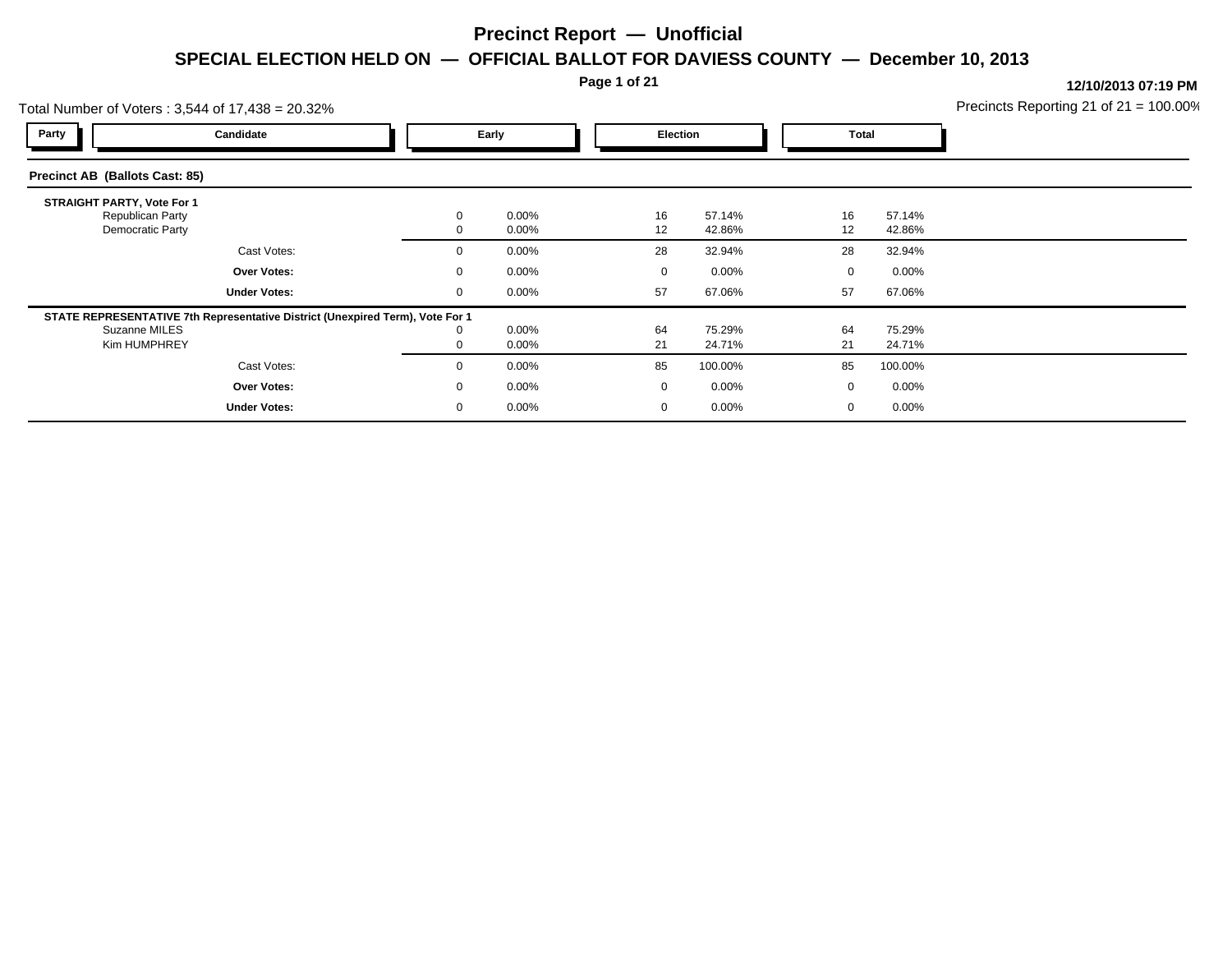#### **Page 2 of 21**

#### **12/10/2013 07:19 PM**

Precincts Reporting 21 of 21 = 100.00%

| Total Number of Voters: 3,544 of 17,438 = 20.32%                                 |                                                                               |  |                   |                |  |                 |                  | Precincts Reporting 21 of $21 = 100.00$ ? |                  |  |
|----------------------------------------------------------------------------------|-------------------------------------------------------------------------------|--|-------------------|----------------|--|-----------------|------------------|-------------------------------------------|------------------|--|
| Party                                                                            | Candidate                                                                     |  | Early             |                |  | <b>Election</b> |                  | <b>Total</b>                              |                  |  |
| Precinct A110 (Ballots Cast: 88)                                                 |                                                                               |  |                   |                |  |                 |                  |                                           |                  |  |
| <b>STRAIGHT PARTY, Vote For 1</b><br><b>Republican Party</b><br>Democratic Party |                                                                               |  | $\mathbf{0}$<br>0 | 0.00%<br>0.00% |  | 6<br>12         | 33.33%<br>66.67% | 6<br>12                                   | 33.33%<br>66.67% |  |
|                                                                                  | Cast Votes:                                                                   |  | 0                 | 0.00%          |  | 18              | 20.45%           | 18                                        | 20.45%           |  |
|                                                                                  | <b>Over Votes:</b>                                                            |  | $\mathbf{0}$      | 0.00%          |  | $\Omega$        | $0.00\%$         | $\mathbf{0}$                              | $0.00\%$         |  |
|                                                                                  | <b>Under Votes:</b>                                                           |  | $\mathbf{0}$      | 0.00%          |  | 70              | 79.55%           | 70                                        | 79.55%           |  |
|                                                                                  | STATE REPRESENTATIVE 7th Representative District (Unexpired Term), Vote For 1 |  |                   |                |  |                 |                  |                                           |                  |  |
| Suzanne MILES<br>Kim HUMPHREY                                                    |                                                                               |  | 0<br>0            | 0.00%<br>0.00% |  | 41<br>47        | 46.59%<br>53.41% | 41<br>47                                  | 46.59%<br>53.41% |  |
|                                                                                  | Cast Votes:                                                                   |  | $\mathbf{0}$      | 0.00%          |  | 88              | 100.00%          | 88                                        | 100.00%          |  |
|                                                                                  | <b>Over Votes:</b>                                                            |  | $\mathbf{0}$      | 0.00%          |  | $\mathbf 0$     | $0.00\%$         | $\mathbf{0}$                              | $0.00\%$         |  |
|                                                                                  | <b>Under Votes:</b>                                                           |  | $\mathbf{0}$      | 0.00%          |  | $\mathbf 0$     | 0.00%            | 0                                         | $0.00\%$         |  |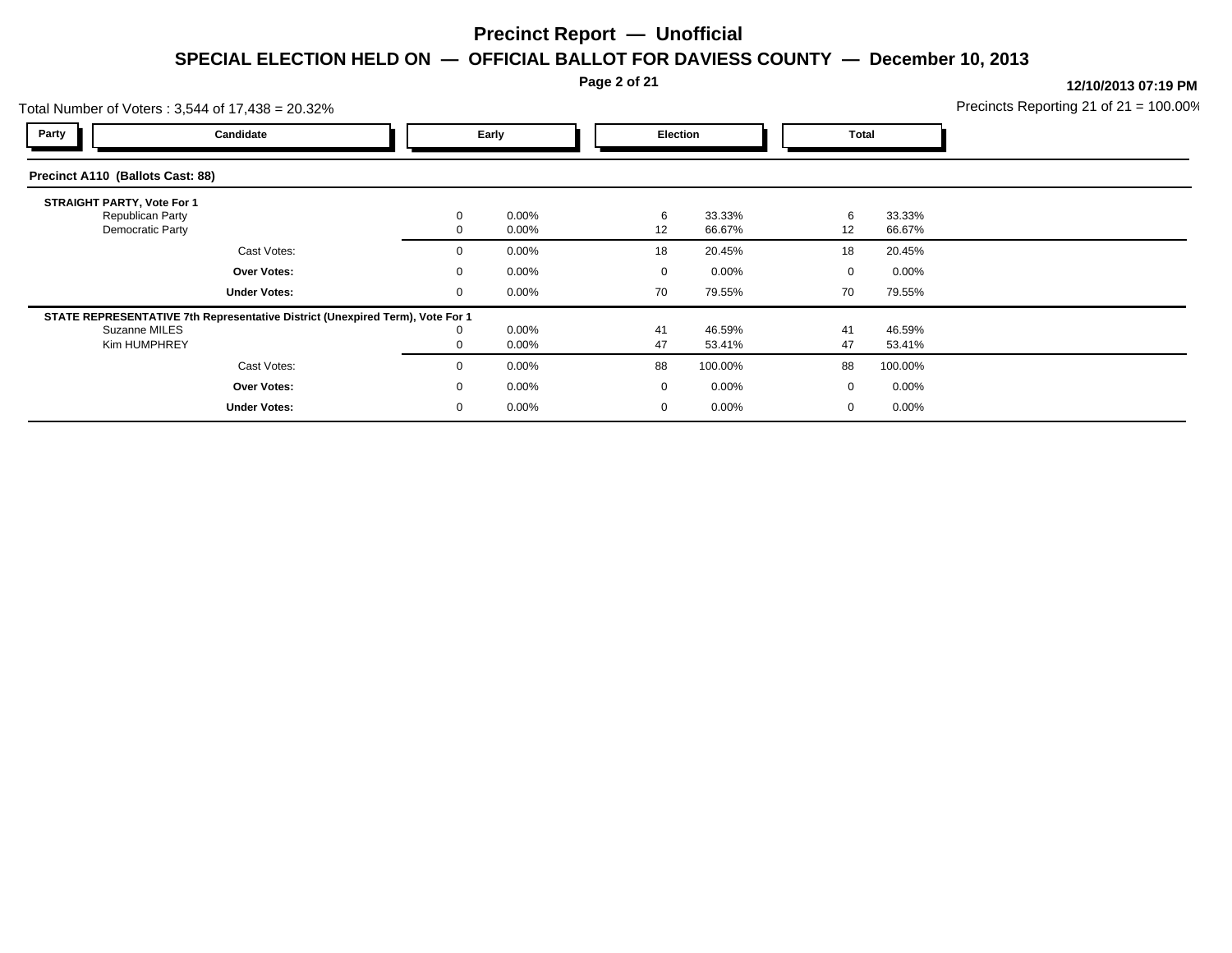**Page 3 of 21**

|                                   | Total Number of Voters: 3,544 of 17,438 = 20.32%                                                               |              |                |           |                         | Precincts Reporting 21 of $21 = 100.00\%$ |                  |  |
|-----------------------------------|----------------------------------------------------------------------------------------------------------------|--------------|----------------|-----------|-------------------------|-------------------------------------------|------------------|--|
| Party                             | Candidate                                                                                                      |              | Early          |           | <b>Election</b>         |                                           | Total            |  |
| Precinct A111 (Ballots Cast: 202) |                                                                                                                |              |                |           |                         |                                           |                  |  |
| <b>STRAIGHT PARTY, Vote For 1</b> | Republican Party<br>Democratic Party                                                                           | $\mathbf{0}$ | 0.00%<br>0.00% | 32<br>18  | 64.00%<br>36.00%        | 32<br>18                                  | 64.00%<br>36.00% |  |
|                                   | Cast Votes:                                                                                                    | $\mathbf{0}$ | 0.00%          | 50        | 24.75%                  | 50                                        | 24.75%           |  |
|                                   | Over Votes:                                                                                                    | $\mathbf{0}$ | 0.00%          |           | $0.00\%$<br>$\mathbf 0$ | 0                                         | $0.00\%$         |  |
|                                   | <b>Under Votes:</b>                                                                                            | $\mathbf 0$  | 0.00%          | 152       | 75.25%                  | 152                                       | 75.25%           |  |
|                                   | STATE REPRESENTATIVE 7th Representative District (Unexpired Term), Vote For 1<br>Suzanne MILES<br>Kim HUMPHREY | 0            | 0.00%<br>0.00% | 152<br>50 | 75.25%<br>24.75%        | 152<br>50                                 | 75.25%<br>24.75% |  |
|                                   | Cast Votes:                                                                                                    | $\mathbf{0}$ | 0.00%          | 202       | 100.00%                 | 202                                       | 100.00%          |  |
|                                   | Over Votes:                                                                                                    | $\mathbf{0}$ | 0.00%          |           | $0.00\%$<br>$\mathbf 0$ | 0                                         | $0.00\%$         |  |
|                                   | <b>Under Votes:</b>                                                                                            | 0            | 0.00%          |           | $0.00\%$<br>$\mathbf 0$ | 0                                         | $0.00\%$         |  |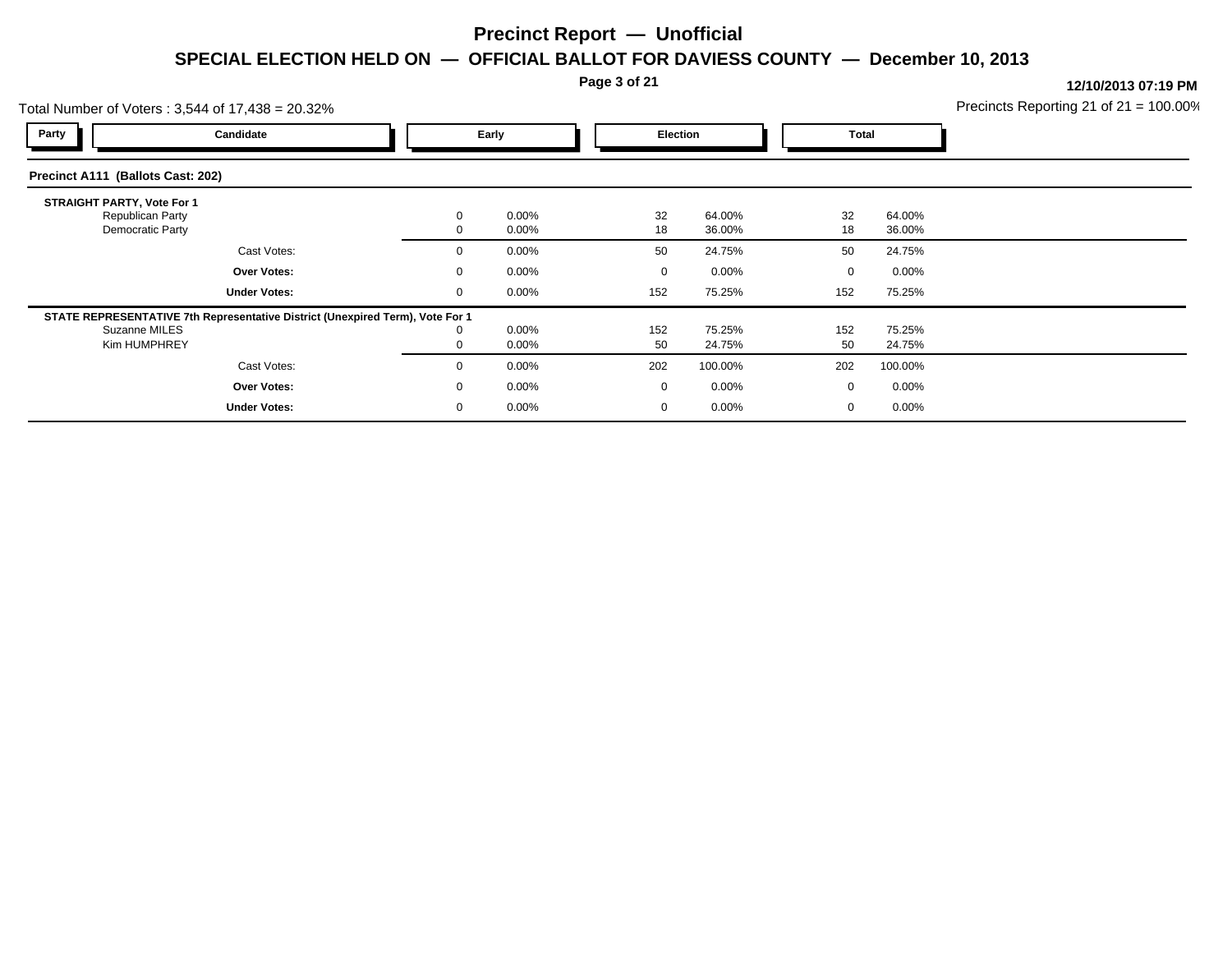**Page 4 of 21**

| Total Number of Voters: 3,544 of 17,438 = 20.32%                              |              |          |             |          | Precincts Reporting 21 of $21 = 100.00\%$ |          |  |
|-------------------------------------------------------------------------------|--------------|----------|-------------|----------|-------------------------------------------|----------|--|
| Party<br>Candidate                                                            |              | Early    |             | Election |                                           | Total    |  |
| Precinct A115 (Ballots Cast: 221)                                             |              |          |             |          |                                           |          |  |
| <b>STRAIGHT PARTY, Vote For 1</b>                                             |              |          |             |          |                                           |          |  |
| Republican Party                                                              | 0            | 0.00%    | 34          | 62.96%   | 34                                        | 62.96%   |  |
| Democratic Party                                                              |              | 0.00%    | 20          | 37.04%   | 20                                        | 37.04%   |  |
| Cast Votes:                                                                   | $\mathbf{0}$ | 0.00%    | 54          | 24.43%   | 54                                        | 24.43%   |  |
| Over Votes:                                                                   | $\mathbf{0}$ | 0.00%    | $\mathbf 0$ | $0.00\%$ | $\mathbf{0}$                              | $0.00\%$ |  |
| <b>Under Votes:</b>                                                           | 0            | $0.00\%$ | 167         | 75.57%   | 167                                       | 75.57%   |  |
| STATE REPRESENTATIVE 7th Representative District (Unexpired Term), Vote For 1 |              |          |             |          |                                           |          |  |
| Suzanne MILES                                                                 | 0            | 0.00%    | 169         | 76.82%   | 169                                       | 76.82%   |  |
| Kim HUMPHREY                                                                  |              | 0.00%    | 51          | 23.18%   | 51                                        | 23.18%   |  |
| Cast Votes:                                                                   | $\Omega$     | 0.00%    | 220         | 99.55%   | 220                                       | 99.55%   |  |
| Over Votes:                                                                   | $\mathbf{0}$ | 0.00%    | $\mathbf 0$ | $0.00\%$ | 0                                         | $0.00\%$ |  |
| <b>Under Votes:</b>                                                           | 0            | 0.00%    |             | 0.45%    |                                           | 0.45%    |  |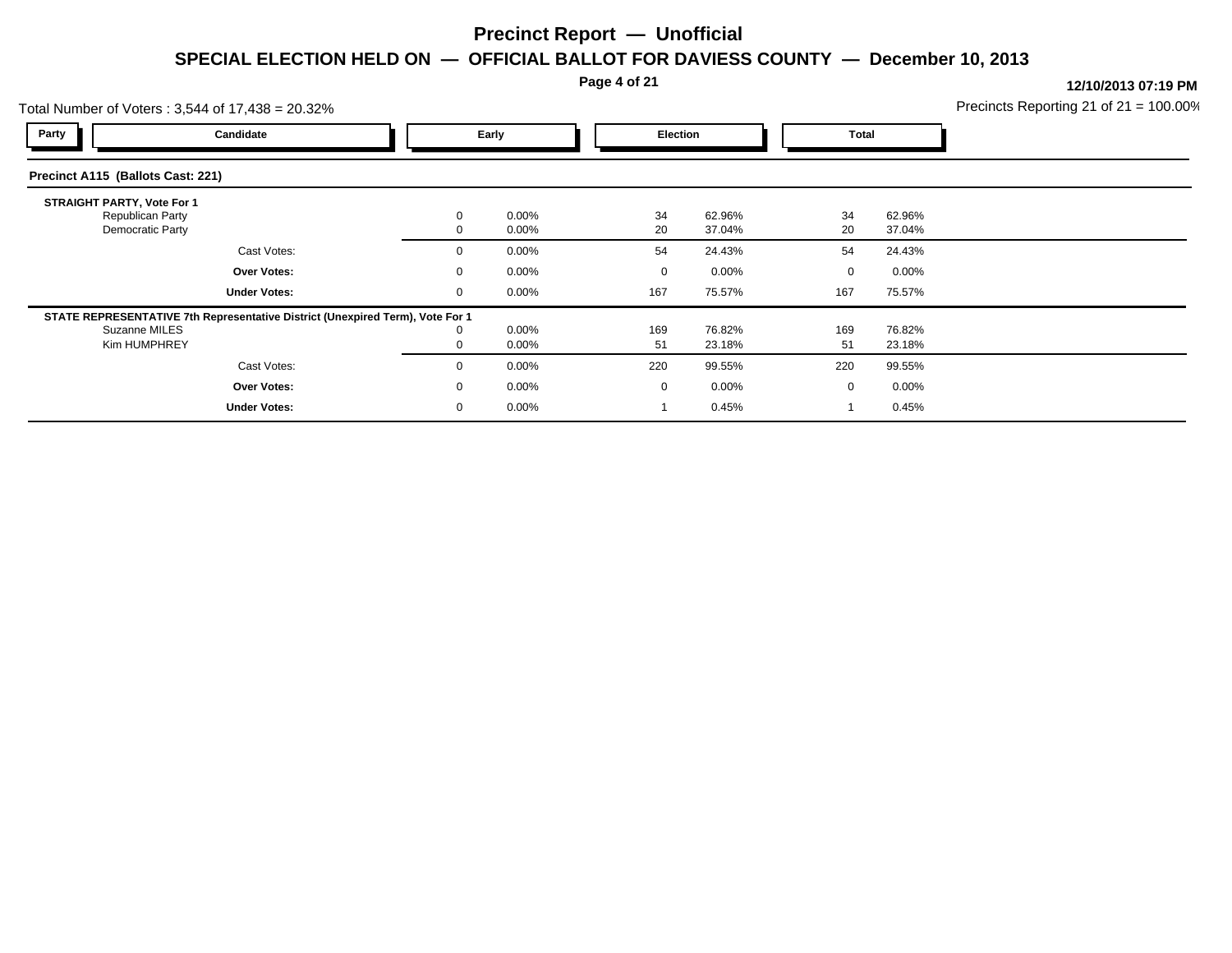**Page 5 of 21**

|                                   | Total Number of Voters: 3,544 of 17,438 = 20.32%                                                               |                   |                   |  |                   |                    |                    |                    | Precincts Reporting 21 of $21 = 100.00\%$ |
|-----------------------------------|----------------------------------------------------------------------------------------------------------------|-------------------|-------------------|--|-------------------|--------------------|--------------------|--------------------|-------------------------------------------|
| Party                             | Candidate                                                                                                      |                   | Early             |  | Election          |                    | Total              |                    |                                           |
| Precinct A138 (Ballots Cast: 102) |                                                                                                                |                   |                   |  |                   |                    |                    |                    |                                           |
| <b>STRAIGHT PARTY, Vote For 1</b> | Republican Party<br>Democratic Party                                                                           | $\mathbf{0}$      | 0.00%<br>0.00%    |  | 12<br>19          | 38.71%<br>61.29%   | 12<br>19           | 38.71%<br>61.29%   |                                           |
|                                   | Cast Votes:                                                                                                    | $\mathbf{0}$      | 0.00%             |  | 31                | 30.39%             | 31                 | 30.39%             |                                           |
|                                   | Over Votes:<br><b>Under Votes:</b>                                                                             | $\mathbf{0}$<br>0 | 0.00%<br>$0.00\%$ |  | $\mathbf 0$<br>71 | $0.00\%$<br>69.61% | $\mathbf{0}$<br>71 | $0.00\%$<br>69.61% |                                           |
|                                   | STATE REPRESENTATIVE 7th Representative District (Unexpired Term), Vote For 1<br>Suzanne MILES<br>Kim HUMPHREY | 0                 | 0.00%<br>0.00%    |  | 58<br>44          | 56.86%<br>43.14%   | 58<br>44           | 56.86%<br>43.14%   |                                           |
|                                   | Cast Votes:                                                                                                    | $\Omega$          | 0.00%             |  | 102               | 100.00%            | 102                | 100.00%            |                                           |
|                                   | Over Votes:                                                                                                    | $\mathbf{0}$      | 0.00%             |  | $\mathbf 0$       | $0.00\%$           | 0                  | $0.00\%$           |                                           |
|                                   | <b>Under Votes:</b>                                                                                            | 0                 | 0.00%             |  | 0                 | $0.00\%$           | 0                  | $0.00\%$           |                                           |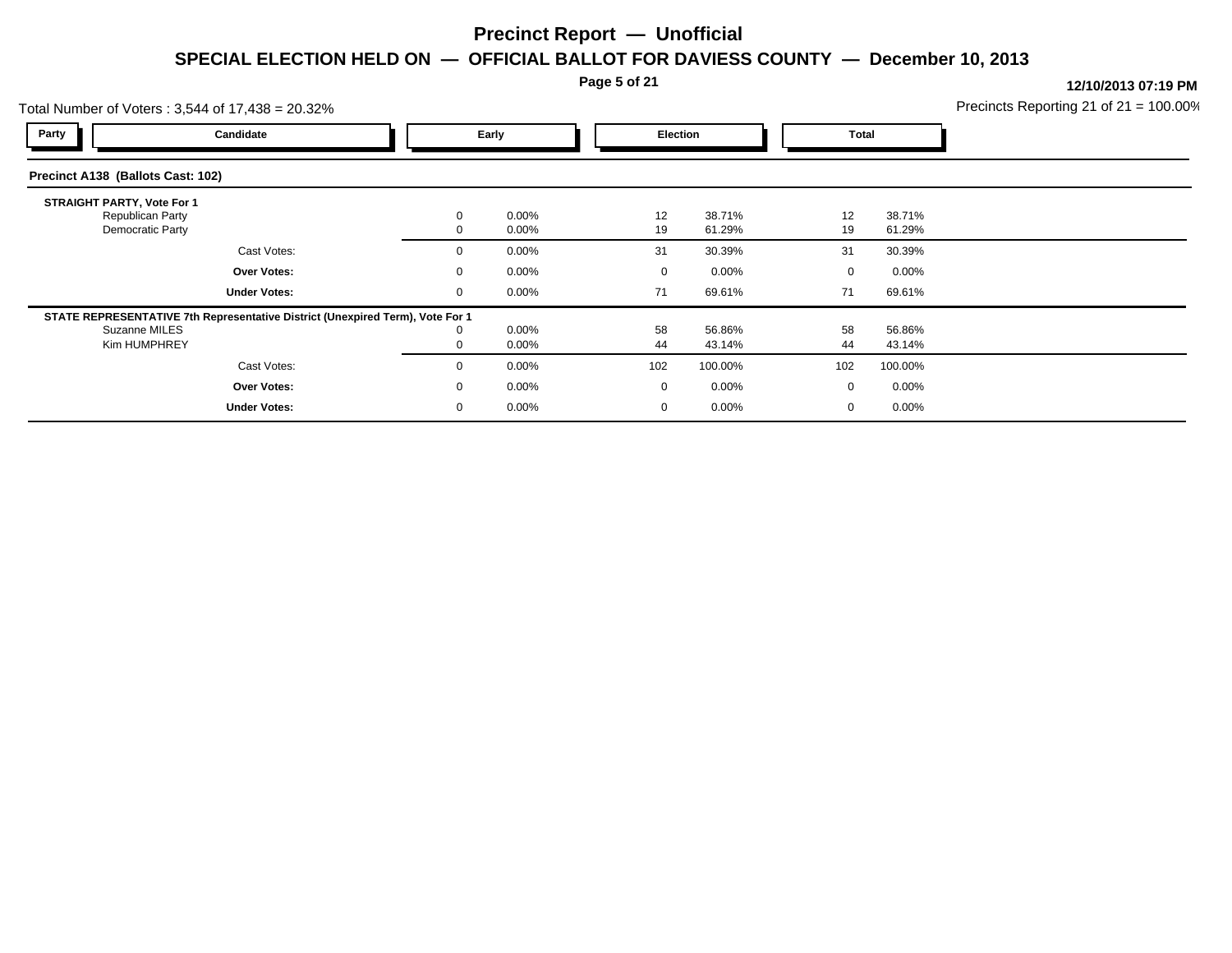**Page 6 of 21**

|                                   | Total Number of Voters: 3,544 of 17,438 = 20.32%                                                               |              |                |             |                  | Precincts Reporting 21 of $21 = 100.00\%$ |                  |  |
|-----------------------------------|----------------------------------------------------------------------------------------------------------------|--------------|----------------|-------------|------------------|-------------------------------------------|------------------|--|
| Party                             | Candidate                                                                                                      |              | Early          |             | <b>Election</b>  |                                           | Total            |  |
| Precinct A139 (Ballots Cast: 203) |                                                                                                                |              |                |             |                  |                                           |                  |  |
| <b>STRAIGHT PARTY, Vote For 1</b> | Republican Party<br>Democratic Party                                                                           | $\mathbf{0}$ | 0.00%<br>0.00% | 28<br>16    | 63.64%<br>36.36% | 28<br>16                                  | 63.64%<br>36.36% |  |
|                                   | Cast Votes:                                                                                                    | $\mathbf{0}$ | 0.00%          | 44          | 21.67%           | 44                                        | 21.67%           |  |
|                                   | Over Votes:                                                                                                    | $\mathbf{0}$ | 0.00%          | $\mathbf 0$ | $0.00\%$         | 0                                         | $0.00\%$         |  |
|                                   | <b>Under Votes:</b>                                                                                            | $\mathbf 0$  | 0.00%          | 159         | 78.33%           | 159                                       | 78.33%           |  |
|                                   | STATE REPRESENTATIVE 7th Representative District (Unexpired Term), Vote For 1<br>Suzanne MILES<br>Kim HUMPHREY | 0            | 0.00%<br>0.00% | 145<br>58   | 71.43%<br>28.57% | 145<br>58                                 | 71.43%<br>28.57% |  |
|                                   | Cast Votes:                                                                                                    | $\mathbf{0}$ | 0.00%          | 203         | 100.00%          | 203                                       | 100.00%          |  |
|                                   | Over Votes:                                                                                                    | $\mathbf{0}$ | 0.00%          | $\mathbf 0$ | $0.00\%$         | 0                                         | $0.00\%$         |  |
|                                   | <b>Under Votes:</b>                                                                                            | 0            | 0.00%          | $\mathbf 0$ | $0.00\%$         | 0                                         | $0.00\%$         |  |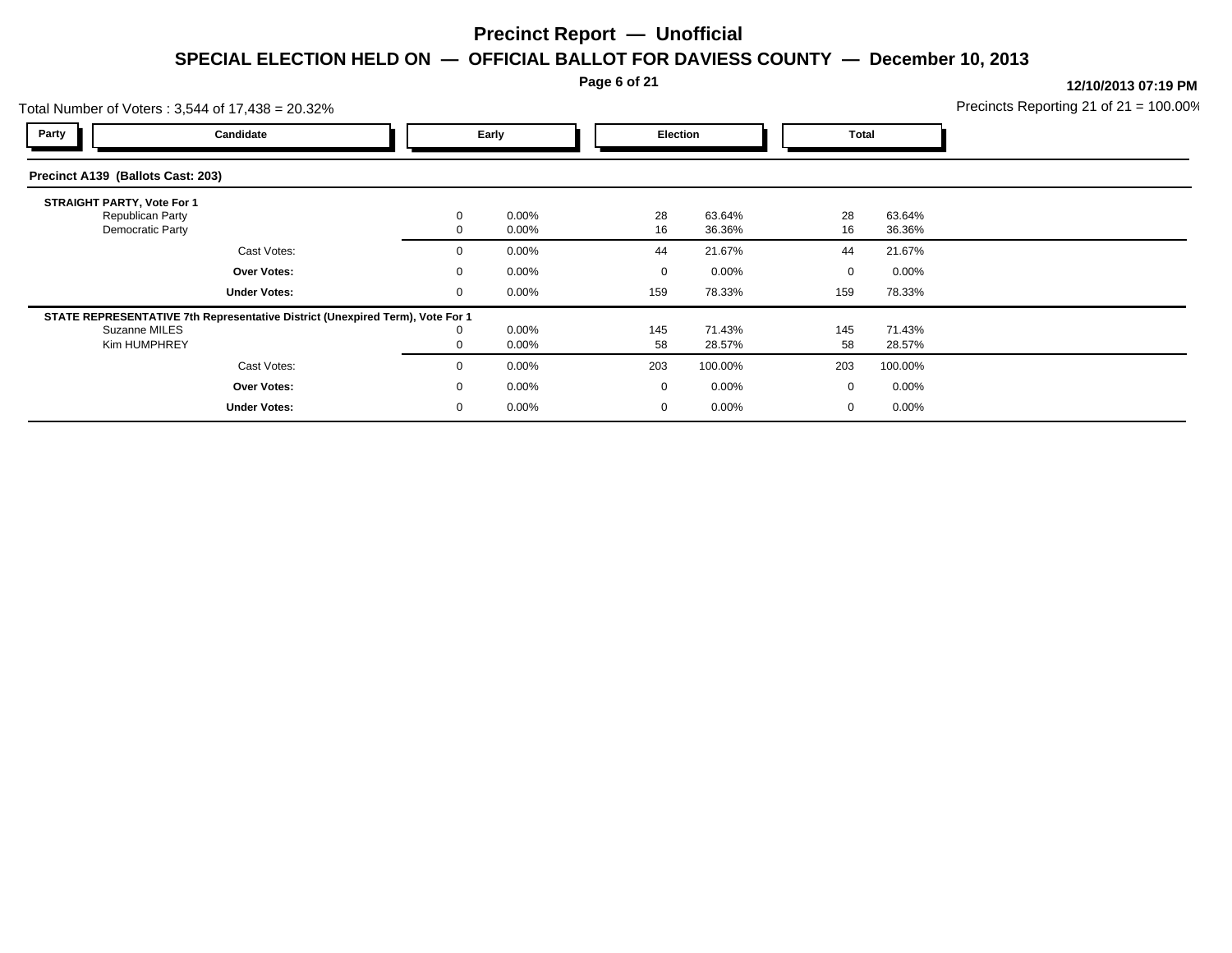**Page 7 of 21**

|                                   | Total Number of Voters: 3,544 of 17,438 = 20.32%                                                               |                              |                |                   |                    | Precincts Reporting 21 of $21 = 100.00\%$ |                    |  |
|-----------------------------------|----------------------------------------------------------------------------------------------------------------|------------------------------|----------------|-------------------|--------------------|-------------------------------------------|--------------------|--|
| Party                             | Candidate                                                                                                      |                              | Early          |                   | <b>Election</b>    | Total                                     |                    |  |
| Precinct A141 (Ballots Cast: 156) |                                                                                                                |                              |                |                   |                    |                                           |                    |  |
| <b>STRAIGHT PARTY, Vote For 1</b> | Republican Party                                                                                               | $\mathbf{0}$                 | 0.00%          | 31                | 77.50%             | 31                                        | 77.50%             |  |
|                                   | Democratic Party<br>Cast Votes:                                                                                |                              | 0.00%<br>0.00% | 9                 | 22.50%             | 9<br>40                                   | 22.50%             |  |
|                                   | Over Votes:                                                                                                    | $\mathbf{0}$<br>$\mathbf{0}$ | 0.00%          | 40<br>$\mathbf 0$ | 25.64%<br>$0.00\%$ | 0                                         | 25.64%<br>$0.00\%$ |  |
|                                   | <b>Under Votes:</b>                                                                                            | $\mathbf 0$                  | 0.00%          | 116               | 74.36%             | 116                                       | 74.36%             |  |
|                                   | STATE REPRESENTATIVE 7th Representative District (Unexpired Term), Vote For 1<br>Suzanne MILES<br>Kim HUMPHREY | 0                            | 0.00%<br>0.00% | 126<br>30         | 80.77%<br>19.23%   | 126<br>30                                 | 80.77%<br>19.23%   |  |
|                                   | Cast Votes:                                                                                                    | $\mathbf{0}$                 | 0.00%          | 156               | 100.00%            | 156                                       | 100.00%            |  |
|                                   | Over Votes:                                                                                                    | $\mathbf{0}$                 | 0.00%          | $\mathbf 0$       | $0.00\%$           | 0                                         | $0.00\%$           |  |
|                                   | <b>Under Votes:</b>                                                                                            | 0                            | 0.00%          | $\mathbf 0$       | $0.00\%$           | 0                                         | $0.00\%$           |  |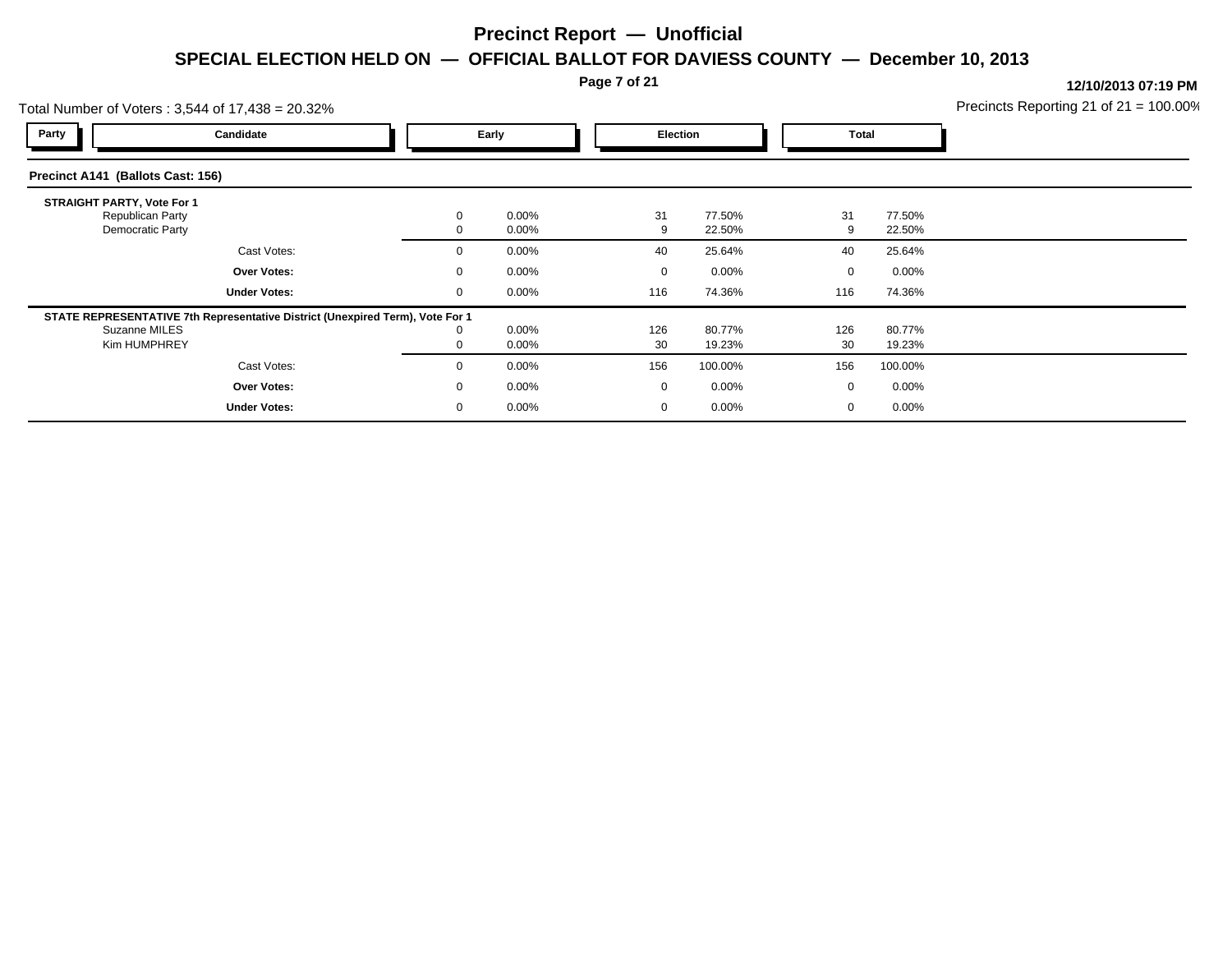**Page 8 of 21**

|                                   | Total Number of Voters: 3,544 of 17,438 = 20.32%                              |              |                |                |                  | Precincts Reporting 21 of $21 = 100.00\%$ |                  |  |
|-----------------------------------|-------------------------------------------------------------------------------|--------------|----------------|----------------|------------------|-------------------------------------------|------------------|--|
| Party                             | Candidate                                                                     |              | Early          |                | Election         |                                           | Total            |  |
| Precinct A143 (Ballots Cast: 31)  |                                                                               |              |                |                |                  |                                           |                  |  |
| <b>STRAIGHT PARTY, Vote For 1</b> | Republican Party                                                              | $\mathbf{0}$ | 0.00%          | $\overline{4}$ | 30.77%           | 4                                         | 30.77%           |  |
|                                   | Democratic Party                                                              |              | 0.00%          | 9              | 69.23%           | 9                                         | 69.23%           |  |
|                                   | Cast Votes:                                                                   | $\mathbf{0}$ | 0.00%          | 13             | 41.94%           | 13                                        | 41.94%           |  |
|                                   | Over Votes:                                                                   | $\mathbf{0}$ | 0.00%          | $\mathbf 0$    | $0.00\%$         | $\mathbf{0}$                              | $0.00\%$         |  |
|                                   | <b>Under Votes:</b>                                                           | 0            | $0.00\%$       | 18             | 58.06%           | 18                                        | 58.06%           |  |
|                                   | STATE REPRESENTATIVE 7th Representative District (Unexpired Term), Vote For 1 |              |                |                |                  |                                           |                  |  |
| Suzanne MILES<br>Kim HUMPHREY     |                                                                               | 0            | 0.00%<br>0.00% | 14<br>16       | 46.67%<br>53.33% | 14<br>16                                  | 46.67%<br>53.33% |  |
|                                   | Cast Votes:                                                                   | $\Omega$     | 0.00%          | 30             | 96.77%           | 30                                        | 96.77%           |  |
|                                   | Over Votes:                                                                   | $\mathbf{0}$ | 0.00%          | $\mathbf 0$    | $0.00\%$         | 0                                         | $0.00\%$         |  |
|                                   | <b>Under Votes:</b>                                                           | 0            | 0.00%          |                | 3.23%            |                                           | 3.23%            |  |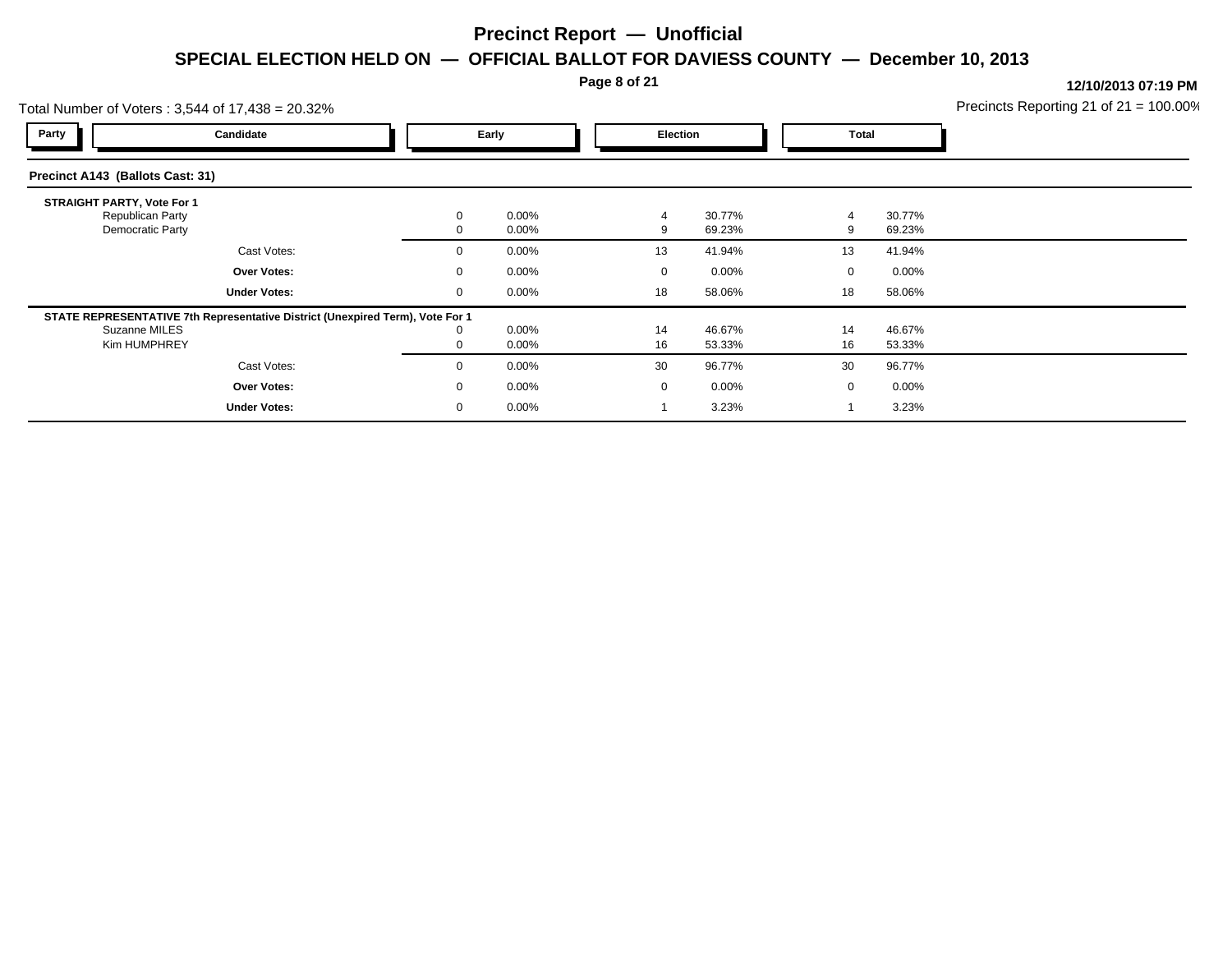**Page 9 of 21**

| Total Number of Voters: 3,544 of 17,438 = 20.32%                          |                                                                               |  |             |                      |           |                  | Precincts Reporting 21 of $21 = 100.00\%$ |                  |  |
|---------------------------------------------------------------------------|-------------------------------------------------------------------------------|--|-------------|----------------------|-----------|------------------|-------------------------------------------|------------------|--|
| Party                                                                     | Candidate                                                                     |  |             | Early                | Election  |                  | <b>Total</b>                              |                  |  |
| Precinct A146 (Ballots Cast: 255)                                         |                                                                               |  |             |                      |           |                  |                                           |                  |  |
| <b>STRAIGHT PARTY, Vote For 1</b><br>Republican Party<br>Democratic Party |                                                                               |  |             | $0.00\%$<br>$0.00\%$ | 39<br>24  | 61.90%<br>38.10% | 39<br>24                                  | 61.90%<br>38.10% |  |
|                                                                           | Cast Votes:                                                                   |  |             | $0.00\%$             | 63        | 24.71%           | 63                                        | 24.71%           |  |
|                                                                           | Over Votes:                                                                   |  |             | $0.00\%$             |           | 0.39%            |                                           | 0.39%            |  |
|                                                                           | <b>Under Votes:</b>                                                           |  | 0           | $0.00\%$             | 191       | 74.90%           | 191                                       | 74.90%           |  |
| Suzanne MILES<br>Kim HUMPHREY                                             | STATE REPRESENTATIVE 7th Representative District (Unexpired Term), Vote For 1 |  |             | $0.00\%$<br>$0.00\%$ | 172<br>81 | 67.98%<br>32.02% | 172<br>81                                 | 67.98%<br>32.02% |  |
|                                                                           | Cast Votes:                                                                   |  | $\Omega$    | $0.00\%$             | 253       | 99.22%           | 253                                       | 99.22%           |  |
|                                                                           | Over Votes:                                                                   |  | $\mathbf 0$ | $0.00\%$             |           | 0.39%            |                                           | 0.39%            |  |
|                                                                           | <b>Under Votes:</b>                                                           |  |             | $0.00\%$             |           | 0.39%            |                                           | 0.39%            |  |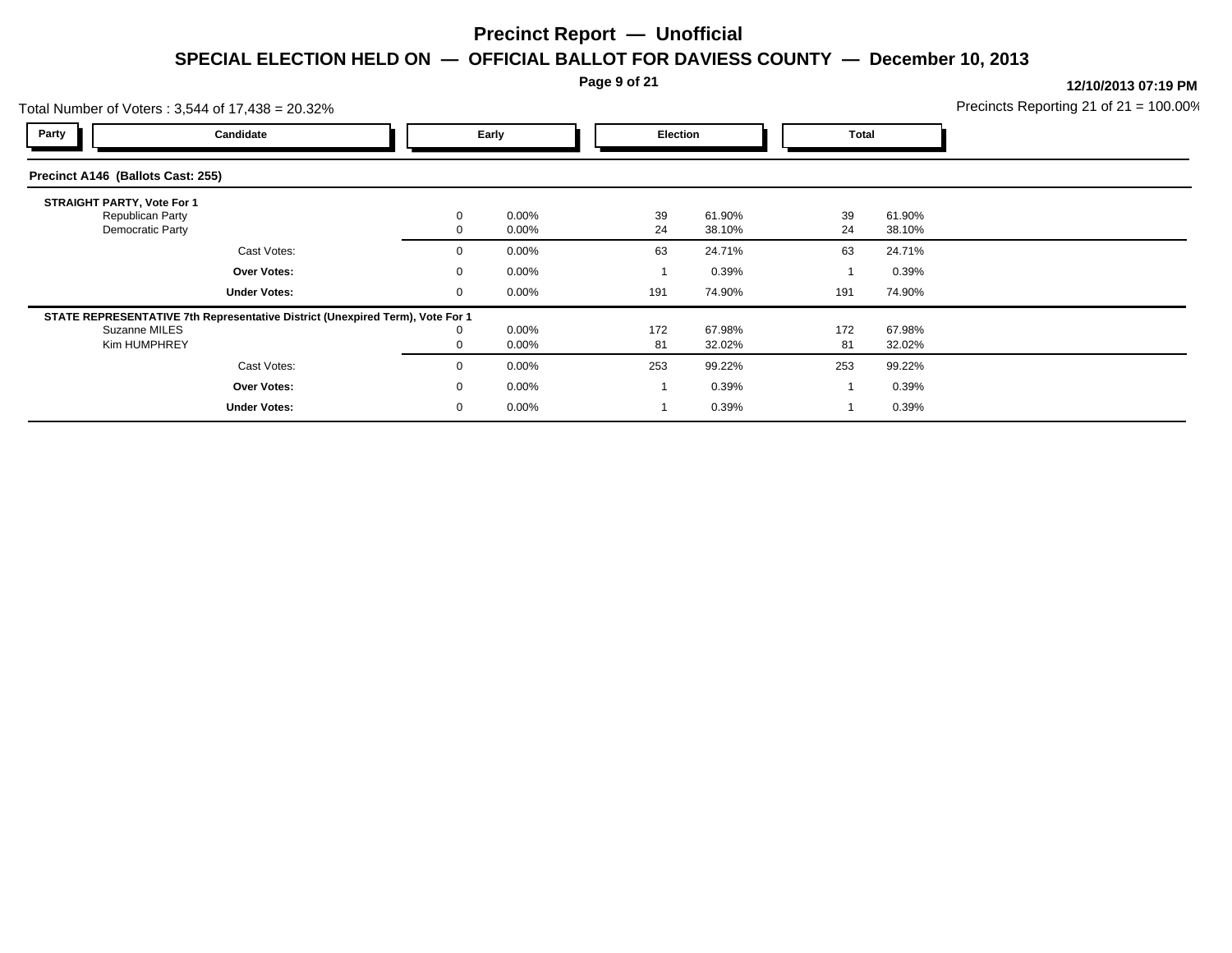**Page 10 of 21**

|                                   | Total Number of Voters: 3,544 of 17,438 = 20.32%                              |              |                |             |                  | Precincts Reporting 21 of $21 = 100.00\%$ |                  |  |
|-----------------------------------|-------------------------------------------------------------------------------|--------------|----------------|-------------|------------------|-------------------------------------------|------------------|--|
| Party                             | Candidate                                                                     |              | Early          |             | <b>Election</b>  | Total                                     |                  |  |
| Precinct A147 (Ballots Cast: 111) |                                                                               |              |                |             |                  |                                           |                  |  |
| <b>STRAIGHT PARTY, Vote For 1</b> | Republican Party                                                              | $\mathbf{0}$ | 0.00%          | 18          | 54.55%           | 18                                        | 54.55%           |  |
|                                   | Democratic Party                                                              |              | 0.00%          | 15          | 45.45%           | 15                                        | 45.45%           |  |
|                                   | Cast Votes:                                                                   | $\mathbf{0}$ | 0.00%          | 33          | 29.73%           | 33                                        | 29.73%           |  |
|                                   | Over Votes:                                                                   | $\mathbf{0}$ | 0.00%          | $\mathbf 0$ | $0.00\%$         | 0                                         | $0.00\%$         |  |
|                                   | <b>Under Votes:</b>                                                           | $\mathbf 0$  | 0.00%          | 78          | 70.27%           | 78                                        | 70.27%           |  |
|                                   | STATE REPRESENTATIVE 7th Representative District (Unexpired Term), Vote For 1 |              |                |             |                  |                                           |                  |  |
|                                   | Suzanne MILES<br>Kim HUMPHREY                                                 | 0            | 0.00%<br>0.00% | 66<br>45    | 59.46%<br>40.54% | 66<br>45                                  | 59.46%<br>40.54% |  |
|                                   | Cast Votes:                                                                   | $\mathbf{0}$ | 0.00%          | 111         | 100.00%          | 111                                       | 100.00%          |  |
|                                   | Over Votes:                                                                   | $\mathbf{0}$ | 0.00%          | $\mathbf 0$ | $0.00\%$         | 0                                         | $0.00\%$         |  |
|                                   | <b>Under Votes:</b>                                                           | 0            | 0.00%          | $\mathbf 0$ | $0.00\%$         | 0                                         | $0.00\%$         |  |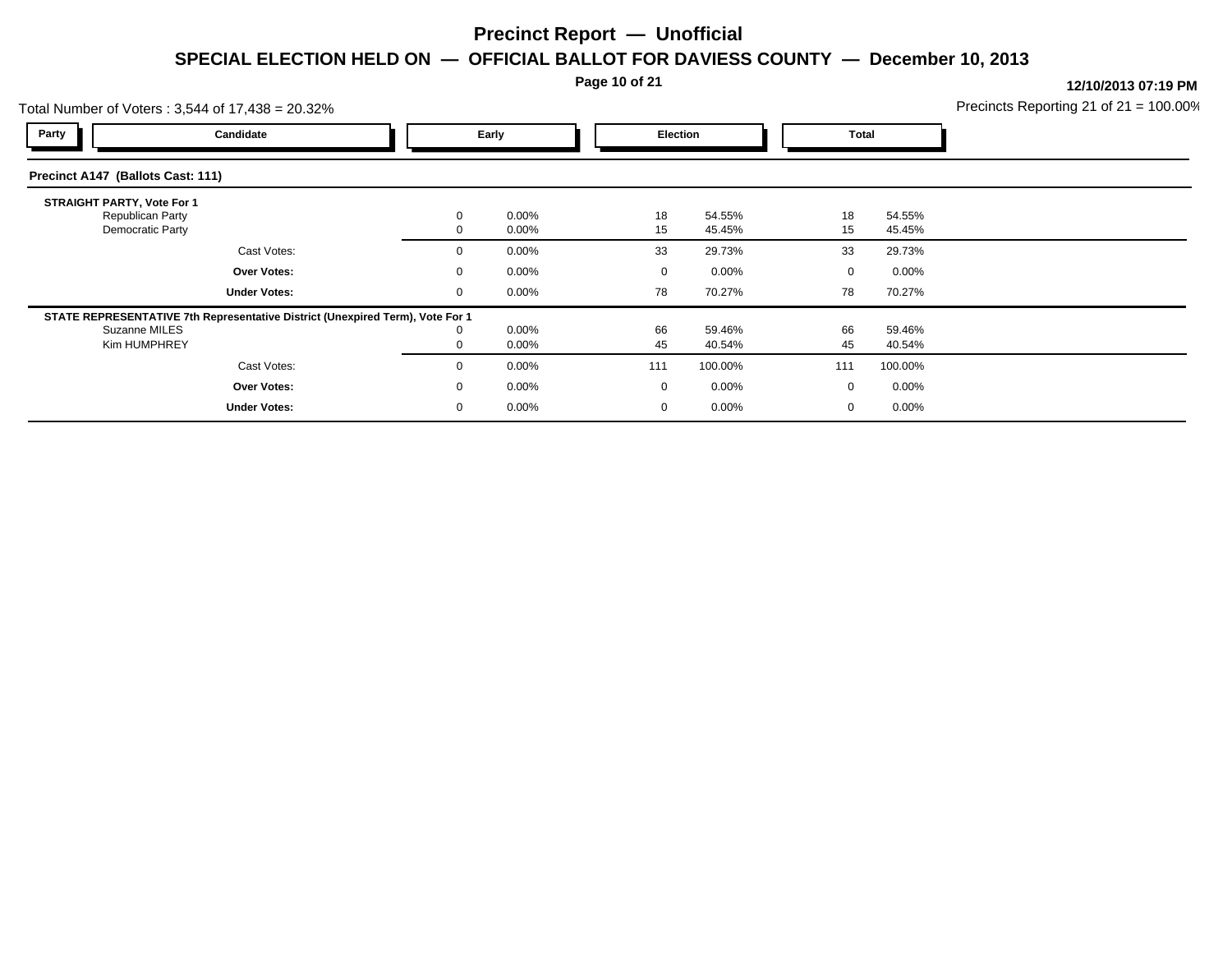### **Page 11 of 21**

| Total Number of Voters: 3,544 of 17,438 = 20.32%                          |                                                                               |             |                      |  |          |                  |  |              | Precincts Reporting 21 of $21 = 100.00\%$ |  |
|---------------------------------------------------------------------------|-------------------------------------------------------------------------------|-------------|----------------------|--|----------|------------------|--|--------------|-------------------------------------------|--|
| Party                                                                     | Candidate                                                                     |             | Early                |  | Election |                  |  | <b>Total</b> |                                           |  |
| Precinct B101 (Ballots Cast: 142)                                         |                                                                               |             |                      |  |          |                  |  |              |                                           |  |
| <b>STRAIGHT PARTY, Vote For 1</b><br>Republican Party<br>Democratic Party |                                                                               |             | $0.00\%$<br>$0.00\%$ |  | 16<br>23 | 41.03%<br>58.97% |  | 16<br>23     | 41.03%<br>58.97%                          |  |
|                                                                           | Cast Votes:                                                                   | 0           | $0.00\%$             |  | 39       | 27.46%           |  | 39           | 27.46%                                    |  |
|                                                                           | Over Votes:                                                                   |             | $0.00\%$             |  |          | $0.00\%$         |  | 0            | $0.00\%$                                  |  |
|                                                                           | <b>Under Votes:</b>                                                           | $\mathbf 0$ | $0.00\%$             |  | 103      | 72.54%           |  | 103          | 72.54%                                    |  |
|                                                                           | STATE REPRESENTATIVE 7th Representative District (Unexpired Term), Vote For 1 |             |                      |  |          |                  |  |              |                                           |  |
| Suzanne MILES<br>Kim HUMPHREY                                             |                                                                               |             | $0.00\%$<br>$0.00\%$ |  | 82<br>60 | 57.75%<br>42.25% |  | 82<br>60     | 57.75%<br>42.25%                          |  |
|                                                                           | Cast Votes:                                                                   | $\Omega$    | $0.00\%$             |  | 142      | 100.00%          |  | 142          | 100.00%                                   |  |
|                                                                           | Over Votes:                                                                   | $\Omega$    | $0.00\%$             |  | $\Omega$ | $0.00\%$         |  | $\mathbf{0}$ | $0.00\%$                                  |  |
|                                                                           | <b>Under Votes:</b>                                                           | 0           | $0.00\%$             |  | 0        | 0.00%            |  | 0            | $0.00\%$                                  |  |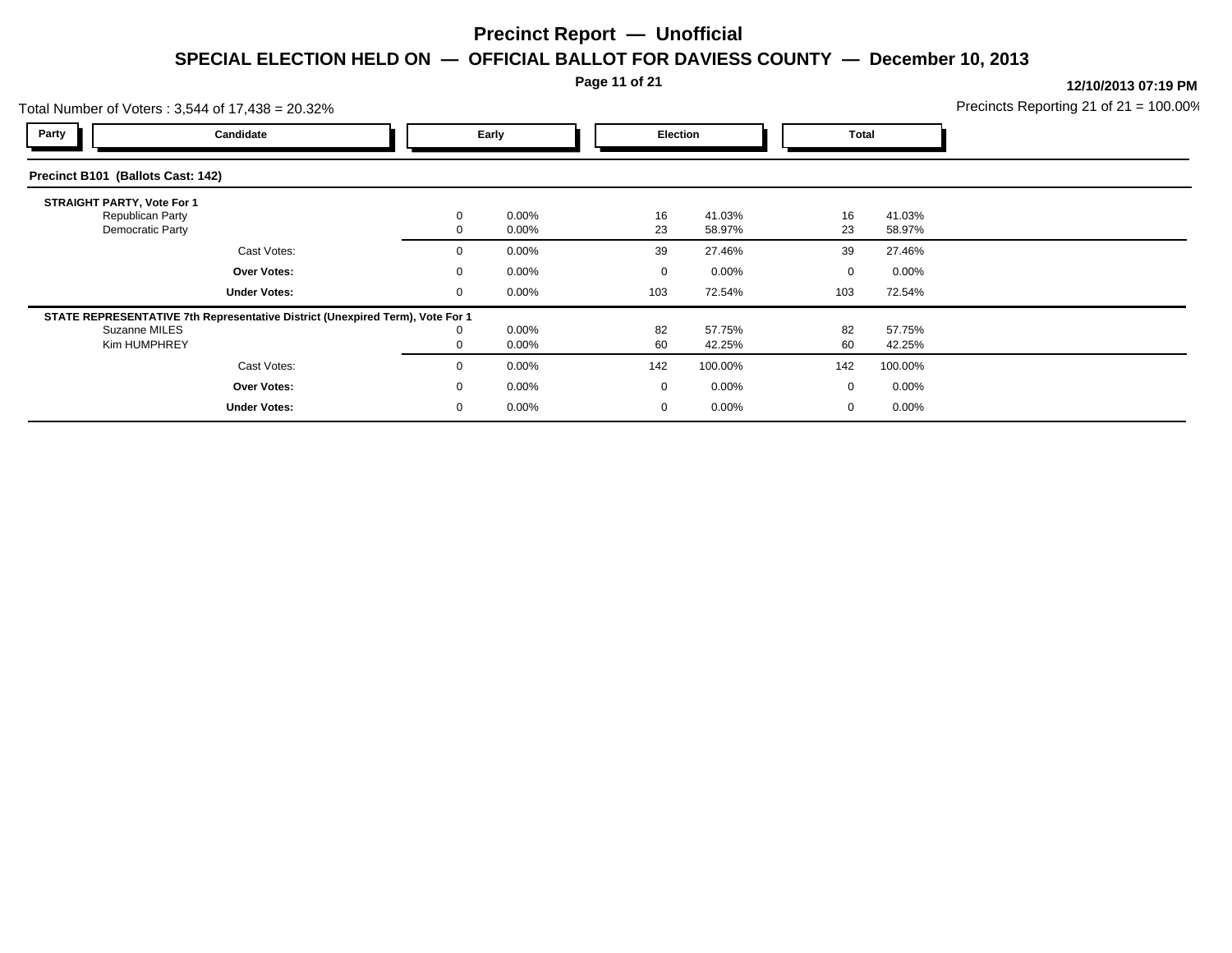**Page 12 of 21**

|                                   | Total Number of Voters: 3,544 of 17,438 = 20.32%                                                     |              |                |             |                  | Precincts Reporting 21 of $21 = 100.00\%$ |                  |  |
|-----------------------------------|------------------------------------------------------------------------------------------------------|--------------|----------------|-------------|------------------|-------------------------------------------|------------------|--|
| Party                             | Candidate                                                                                            |              | Early          |             | Election         |                                           | Total            |  |
| Precinct B103 (Ballots Cast: 183) |                                                                                                      |              |                |             |                  |                                           |                  |  |
| <b>STRAIGHT PARTY, Vote For 1</b> | Republican Party<br>Democratic Party                                                                 | $\mathbf{0}$ | 0.00%<br>0.00% | 14<br>18    | 43.75%<br>56.25% | 14<br>18                                  | 43.75%<br>56.25% |  |
|                                   | Cast Votes:                                                                                          | $\mathbf{0}$ | 0.00%          | 32          | 17.49%           | 32                                        | 17.49%           |  |
|                                   | Over Votes:                                                                                          | $\mathbf{0}$ | 0.00%          | $\mathbf 0$ | $0.00\%$         | $\mathbf 0$                               | $0.00\%$         |  |
|                                   | <b>Under Votes:</b><br>STATE REPRESENTATIVE 7th Representative District (Unexpired Term), Vote For 1 | 0            | 0.00%          | 151         | 82.51%           | 151                                       | 82.51%           |  |
|                                   | Suzanne MILES<br>Kim HUMPHREY                                                                        | 0            | 0.00%<br>0.00% | 144<br>39   | 78.69%<br>21.31% | 144<br>39                                 | 78.69%<br>21.31% |  |
|                                   | Cast Votes:                                                                                          | $\mathbf{0}$ | 0.00%          | 183         | 100.00%          | 183                                       | 100.00%          |  |
|                                   | Over Votes:                                                                                          | $\mathbf{0}$ | 0.00%          | $\mathbf 0$ | $0.00\%$         | 0                                         | $0.00\%$         |  |
|                                   | <b>Under Votes:</b>                                                                                  | 0            | 0.00%          | 0           | $0.00\%$         | 0                                         | $0.00\%$         |  |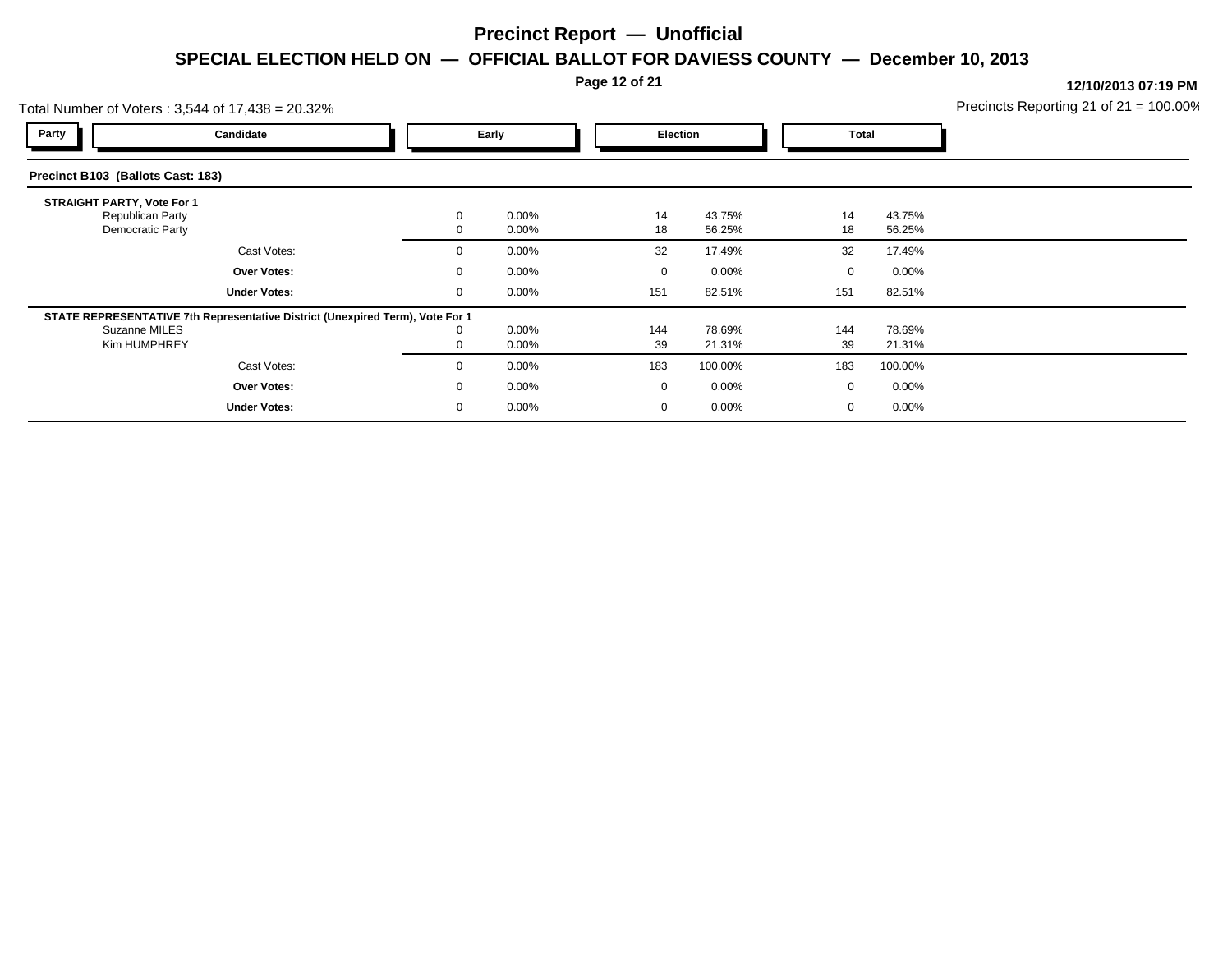#### **Page 13 of 21**

| Total Number of Voters: 3,544 of 17,438 = 20.32%                          |                                                                               |             |                      |            |                  |              |                  | Precincts Reporting 21 of $21 = 100.00\%$ |
|---------------------------------------------------------------------------|-------------------------------------------------------------------------------|-------------|----------------------|------------|------------------|--------------|------------------|-------------------------------------------|
| Party                                                                     | Candidate                                                                     |             | Early                |            | Election         | <b>Total</b> |                  |                                           |
| Precinct C101 (Ballots Cast: 376)                                         |                                                                               |             |                      |            |                  |              |                  |                                           |
| <b>STRAIGHT PARTY, Vote For 1</b><br>Republican Party<br>Democratic Party |                                                                               |             | $0.00\%$<br>$0.00\%$ | 50<br>37   | 57.47%<br>42.53% | 50<br>37     | 57.47%<br>42.53% |                                           |
|                                                                           | Cast Votes:                                                                   |             | $0.00\%$             | 87         | 23.14%           | 87           | 23.14%           |                                           |
|                                                                           | Over Votes:                                                                   |             | $0.00\%$             | $\Omega$   | $0.00\%$         | 0            | $0.00\%$         |                                           |
|                                                                           | <b>Under Votes:</b>                                                           | $\mathbf 0$ | $0.00\%$             | 289        | 76.86%           | 289          | 76.86%           |                                           |
| Suzanne MILES<br>Kim HUMPHREY                                             | STATE REPRESENTATIVE 7th Representative District (Unexpired Term), Vote For 1 |             | 0.00%<br>$0.00\%$    | 261<br>115 | 69.41%<br>30.59% | 261<br>115   | 69.41%<br>30.59% |                                           |
|                                                                           | Cast Votes:                                                                   | $\Omega$    | $0.00\%$             | 376        | 100.00%          | 376          | 100.00%          |                                           |
|                                                                           | Over Votes:                                                                   |             | $0.00\%$             | $\Omega$   | 0.00%            | 0            | $0.00\%$         |                                           |
|                                                                           | <b>Under Votes:</b>                                                           |             | $0.00\%$             |            | 0.00%            | 0            | $0.00\%$         |                                           |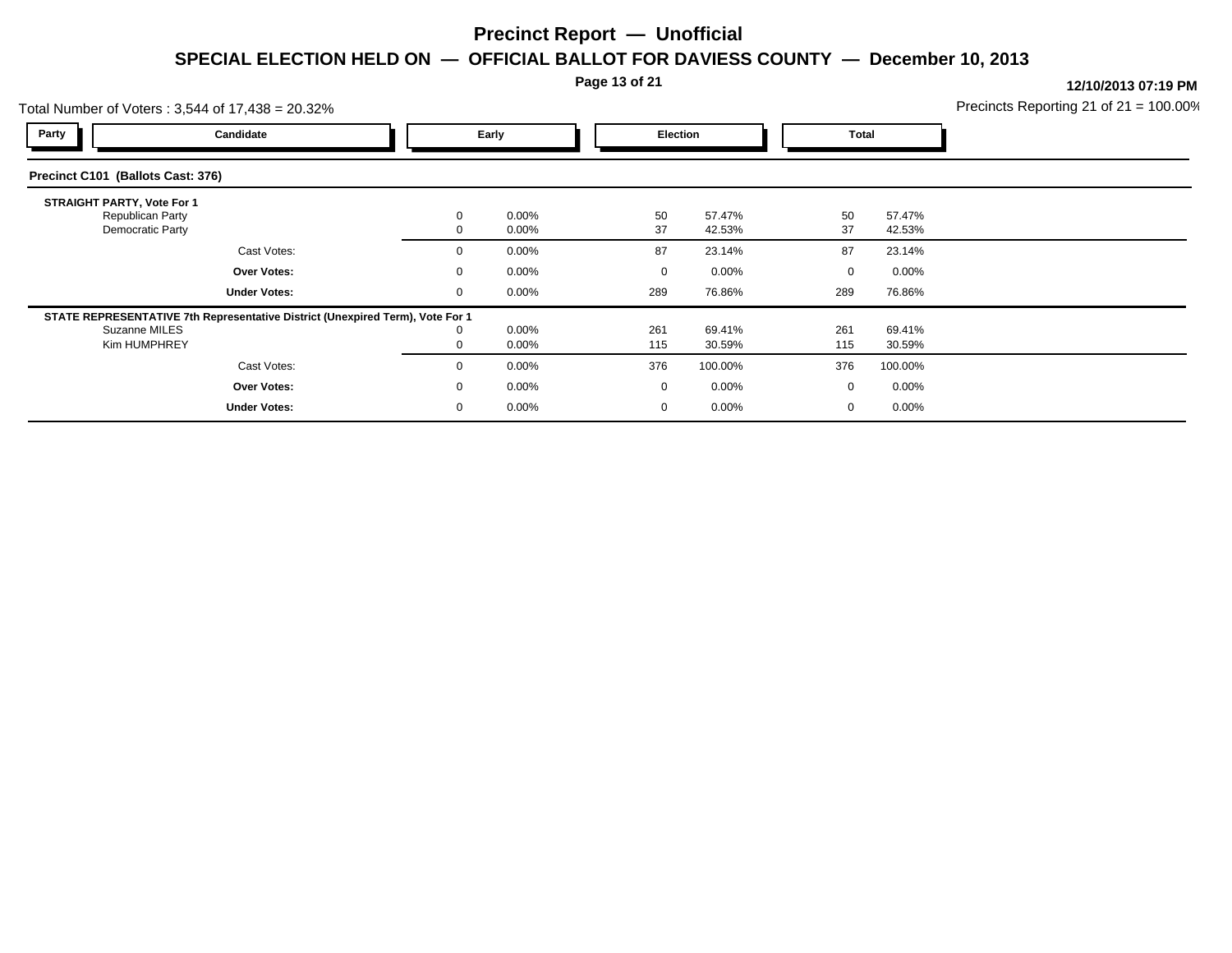#### **Page 14 of 21**

|                                                                           | Total Number of Voters: 3,544 of 17,438 = 20.32%                              |  |          |                      |                 |                  |              |                  | Precincts Reporting 21 of $21 = 100.00\%$ |
|---------------------------------------------------------------------------|-------------------------------------------------------------------------------|--|----------|----------------------|-----------------|------------------|--------------|------------------|-------------------------------------------|
| Party                                                                     | Candidate                                                                     |  | Early    |                      | <b>Election</b> |                  | <b>Total</b> |                  |                                           |
| Precinct D102 (Ballots Cast: 204)                                         |                                                                               |  |          |                      |                 |                  |              |                  |                                           |
| <b>STRAIGHT PARTY, Vote For 1</b><br>Republican Party<br>Democratic Party |                                                                               |  |          | $0.00\%$<br>$0.00\%$ | 25<br>40        | 38.46%<br>61.54% | 25<br>40     | 38.46%<br>61.54% |                                           |
|                                                                           | Cast Votes:                                                                   |  |          | $0.00\%$             | 65              | 31.86%           | 65           | 31.86%           |                                           |
|                                                                           | Over Votes:                                                                   |  |          | $0.00\%$             | $\Omega$        | 0.00%            | $\Omega$     | $0.00\%$         |                                           |
|                                                                           | <b>Under Votes:</b>                                                           |  |          | $0.00\%$             | 139             | 68.14%           | 139          | 68.14%           |                                           |
| Suzanne MILES<br>Kim HUMPHREY                                             | STATE REPRESENTATIVE 7th Representative District (Unexpired Term), Vote For 1 |  |          | $0.00\%$<br>$0.00\%$ | 140<br>64       | 68.63%<br>31.37% | 140<br>64    | 68.63%<br>31.37% |                                           |
|                                                                           | Cast Votes:                                                                   |  | $\Omega$ | $0.00\%$             | 204             | 100.00%          | 204          | 100.00%          |                                           |
|                                                                           | <b>Over Votes:</b>                                                            |  | 0        | $0.00\%$             | $\overline{0}$  | $0.00\%$         | 0            | $0.00\%$         |                                           |
|                                                                           | <b>Under Votes:</b>                                                           |  |          | $0.00\%$             |                 | 0.00%            | 0            | $0.00\%$         |                                           |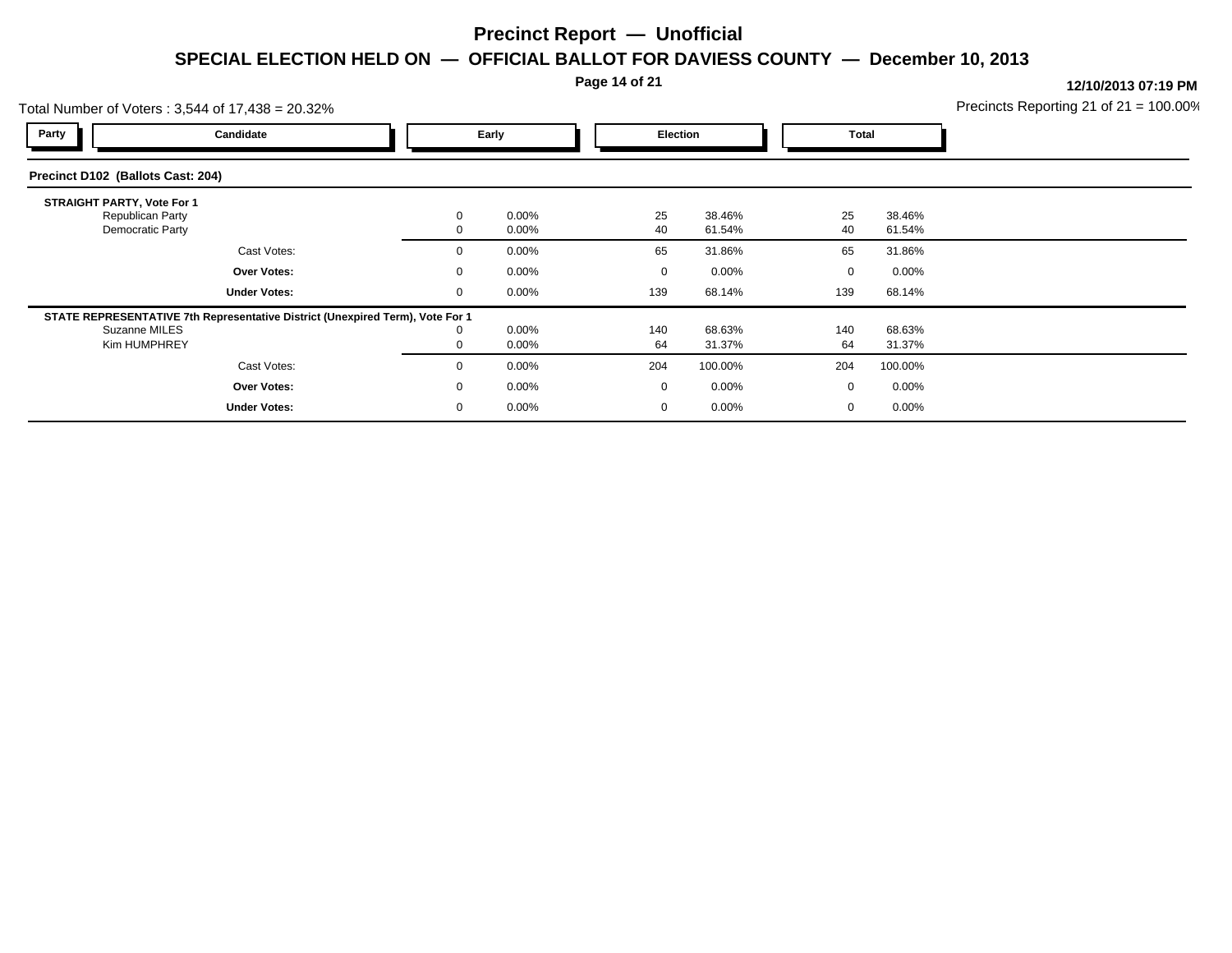#### **Page 15 of 21**

| Total Number of Voters: 3,544 of 17,438 = 20.32%                          |                                                                               |             |                      |          |                  |              |                  | Precincts Reporting 21 of $21 = 100.00\%$ |
|---------------------------------------------------------------------------|-------------------------------------------------------------------------------|-------------|----------------------|----------|------------------|--------------|------------------|-------------------------------------------|
| Party                                                                     | Candidate                                                                     |             | Early                |          | Election         | <b>Total</b> |                  |                                           |
| Precinct D103 (Ballots Cast: 113)                                         |                                                                               |             |                      |          |                  |              |                  |                                           |
| <b>STRAIGHT PARTY, Vote For 1</b><br>Republican Party<br>Democratic Party |                                                                               |             | $0.00\%$<br>$0.00\%$ | 18       | 66.67%<br>33.33% | 18           | 66.67%<br>33.33% |                                           |
|                                                                           | Cast Votes:                                                                   |             | $0.00\%$             | 27       | 23.89%           | 27           | 23.89%           |                                           |
|                                                                           | Over Votes:                                                                   |             | $0.00\%$             | 0        | $0.00\%$         | 0            | $0.00\%$         |                                           |
|                                                                           | <b>Under Votes:</b>                                                           | $\mathbf 0$ | $0.00\%$             | 86       | 76.11%           | 86           | 76.11%           |                                           |
| Suzanne MILES<br>Kim HUMPHREY                                             | STATE REPRESENTATIVE 7th Representative District (Unexpired Term), Vote For 1 |             | 0.00%<br>$0.00\%$    | 87<br>26 | 76.99%<br>23.01% | 87<br>26     | 76.99%<br>23.01% |                                           |
|                                                                           | Cast Votes:                                                                   |             | $0.00\%$             | 113      | 100.00%          | 113          | 100.00%          |                                           |
|                                                                           | Over Votes:                                                                   |             | $0.00\%$             | $\Omega$ | 0.00%            | 0            | $0.00\%$         |                                           |
|                                                                           | <b>Under Votes:</b>                                                           |             | $0.00\%$             |          | 0.00%            | 0            | $0.00\%$         |                                           |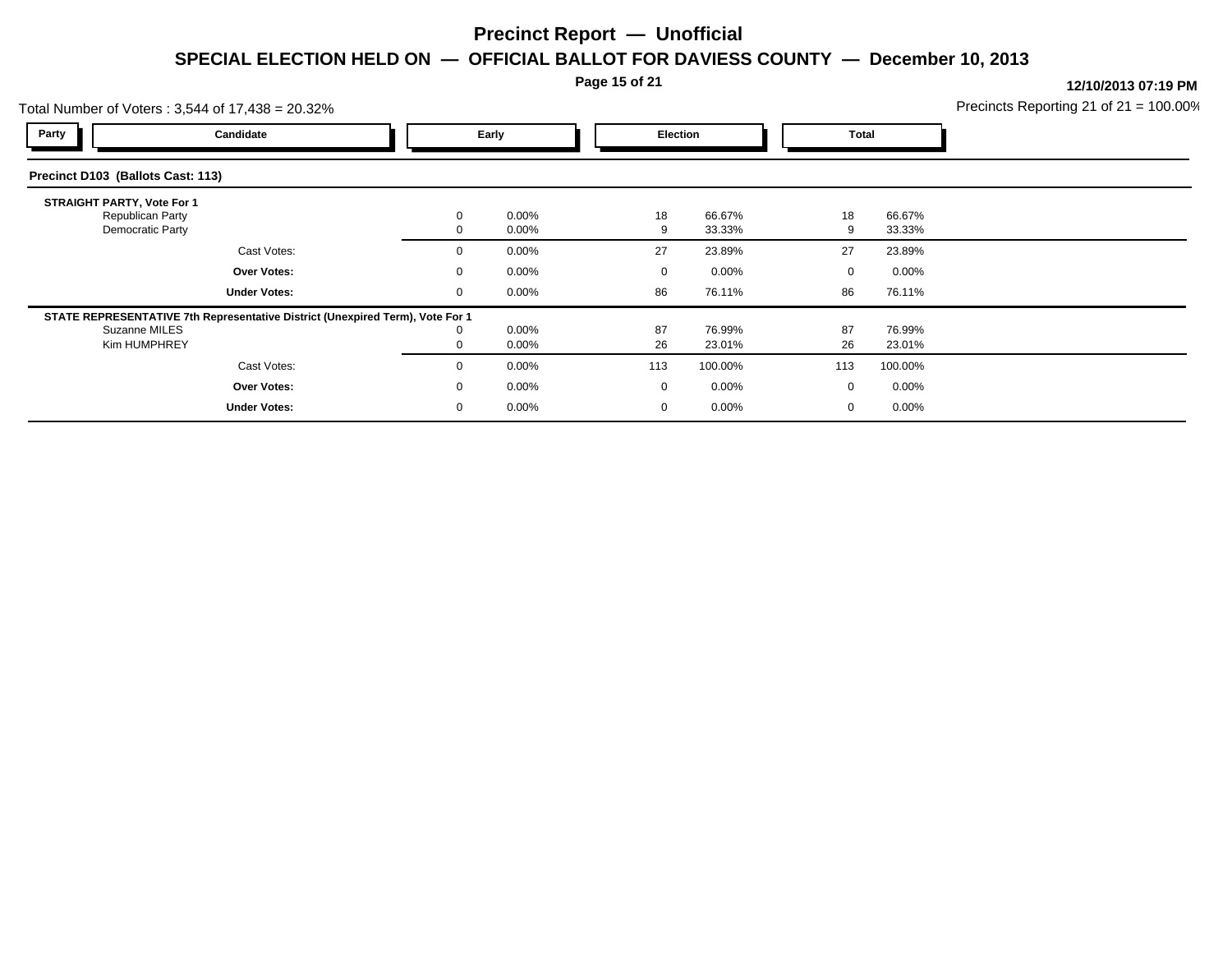**Page 16 of 21**

|                                   | Total Number of Voters: 3,544 of 17,438 = 20.32%                                                               |                   |                |                    |                    |                    |                    | Precincts Reporting 21 of $21 = 100.00\%$ |
|-----------------------------------|----------------------------------------------------------------------------------------------------------------|-------------------|----------------|--------------------|--------------------|--------------------|--------------------|-------------------------------------------|
| Party                             | Candidate                                                                                                      |                   | Early          |                    | <b>Election</b>    | Total              |                    |                                           |
| Precinct E101 (Ballots Cast: 179) |                                                                                                                |                   |                |                    |                    |                    |                    |                                           |
| <b>STRAIGHT PARTY, Vote For 1</b> | Republican Party<br>Democratic Party                                                                           | $\mathbf{0}$      | 0.00%<br>0.00% | 28<br>19           | 59.57%<br>40.43%   | 28<br>19           | 59.57%<br>40.43%   |                                           |
|                                   | Cast Votes:                                                                                                    | $\mathbf{0}$      | 0.00%          | 47                 | 26.26%             | 47                 | 26.26%             |                                           |
|                                   | Over Votes:<br><b>Under Votes:</b>                                                                             | $\mathbf{0}$<br>0 | 0.00%<br>0.00% | $\mathbf 0$<br>132 | $0.00\%$<br>73.74% | $\mathbf 0$<br>132 | $0.00\%$<br>73.74% |                                           |
|                                   | STATE REPRESENTATIVE 7th Representative District (Unexpired Term), Vote For 1<br>Suzanne MILES<br>Kim HUMPHREY | 0                 | 0.00%<br>0.00% | 134<br>45          | 74.86%<br>25.14%   | 134<br>45          | 74.86%<br>25.14%   |                                           |
|                                   | Cast Votes:                                                                                                    | $\mathbf{0}$      | 0.00%          | 179                | 100.00%            | 179                | 100.00%            |                                           |
|                                   | Over Votes:                                                                                                    | $\mathbf{0}$      | 0.00%          | $\mathbf 0$        | $0.00\%$           | 0                  | $0.00\%$           |                                           |
|                                   | <b>Under Votes:</b>                                                                                            | 0                 | 0.00%          | 0                  | $0.00\%$           | 0                  | $0.00\%$           |                                           |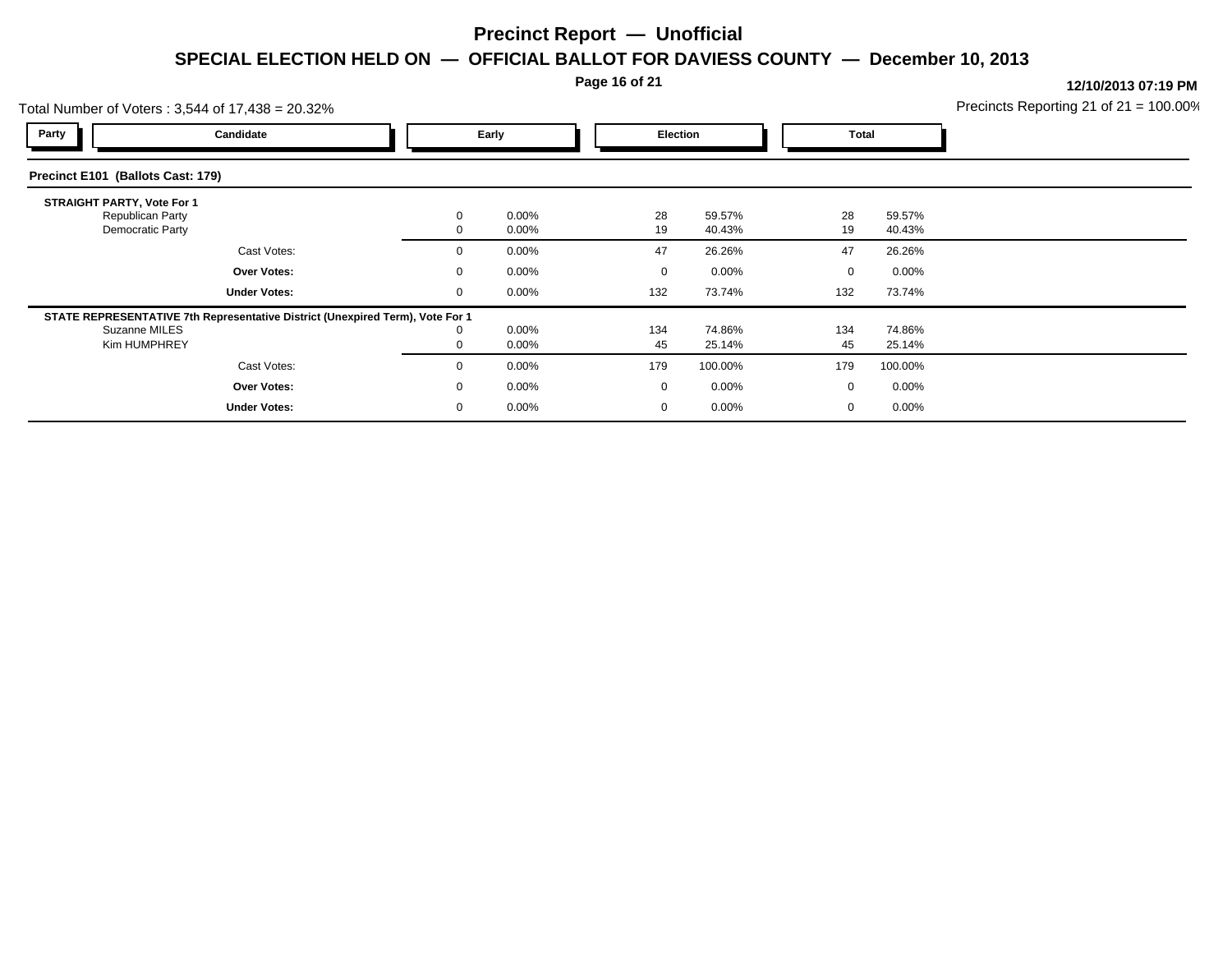### **Page 17 of 21**

|                                                                           | Total Number of Voters: 3,544 of 17,438 = 20.32%                              |  |       |                      |                 |                  |              |                  | Precincts Reporting 21 of $21 = 100.00\%$ |
|---------------------------------------------------------------------------|-------------------------------------------------------------------------------|--|-------|----------------------|-----------------|------------------|--------------|------------------|-------------------------------------------|
| Party                                                                     | Candidate                                                                     |  | Early |                      | <b>Election</b> |                  | <b>Total</b> |                  |                                           |
| Precinct H101 (Ballots Cast: 119)                                         |                                                                               |  |       |                      |                 |                  |              |                  |                                           |
| <b>STRAIGHT PARTY, Vote For 1</b><br>Republican Party<br>Democratic Party |                                                                               |  |       | $0.00\%$<br>$0.00\%$ | 24              | 82.76%<br>17.24% | 24           | 82.76%<br>17.24% |                                           |
|                                                                           | Cast Votes:                                                                   |  |       | $0.00\%$             | 29              | 24.37%           | 29           | 24.37%           |                                           |
|                                                                           | Over Votes:                                                                   |  |       | $0.00\%$             | $\Omega$        | 0.00%            | $\Omega$     | $0.00\%$         |                                           |
|                                                                           | <b>Under Votes:</b>                                                           |  |       | $0.00\%$             | 90              | 75.63%           | 90           | 75.63%           |                                           |
| Suzanne MILES<br>Kim HUMPHREY                                             | STATE REPRESENTATIVE 7th Representative District (Unexpired Term), Vote For 1 |  |       | $0.00\%$<br>$0.00\%$ | 94<br>25        | 78.99%<br>21.01% | 94<br>25     | 78.99%<br>21.01% |                                           |
|                                                                           | Cast Votes:                                                                   |  | 0     | $0.00\%$             | 119             | 100.00%          | 119          | 100.00%          |                                           |
|                                                                           | <b>Over Votes:</b>                                                            |  | 0     | $0.00\%$             | $\overline{0}$  | $0.00\%$         | 0            | $0.00\%$         |                                           |
|                                                                           | <b>Under Votes:</b>                                                           |  |       | $0.00\%$             |                 | 0.00%            | 0            | $0.00\%$         |                                           |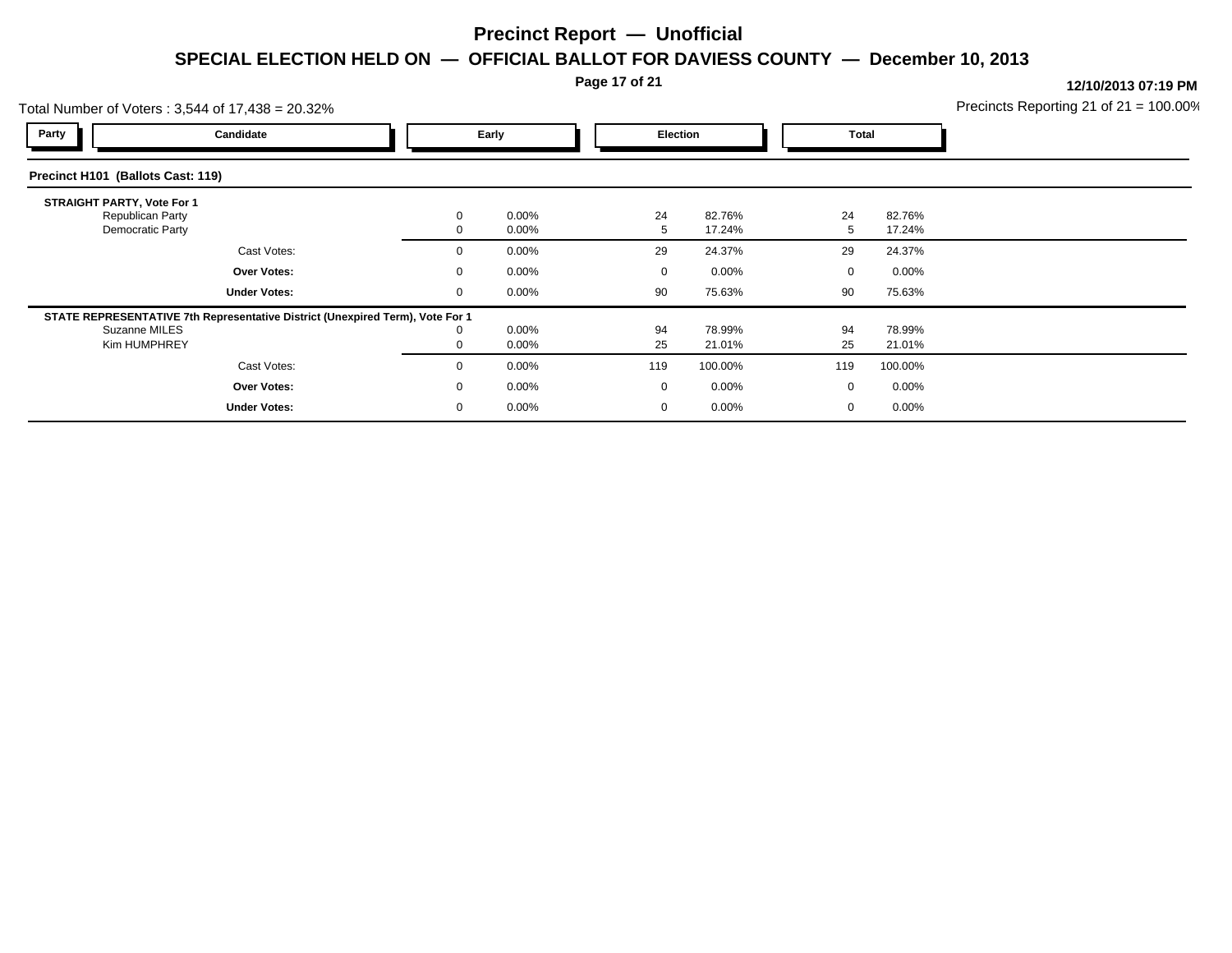**Page 18 of 21**

|                                   | Total Number of Voters: 3,544 of 17,438 = 20.32%                              |              |                   |             |                 |             |                 | Precincts Reporting 21 of $21 = 100.00\%$ |
|-----------------------------------|-------------------------------------------------------------------------------|--------------|-------------------|-------------|-----------------|-------------|-----------------|-------------------------------------------|
| Party                             | Candidate                                                                     |              | Early             |             | <b>Election</b> | Total       |                 |                                           |
| Precinct H108 (Ballots Cast: 127) |                                                                               |              |                   |             |                 |             |                 |                                           |
| <b>STRAIGHT PARTY, Vote For 1</b> |                                                                               |              |                   |             |                 |             |                 |                                           |
|                                   | Republican Party<br>Democratic Party                                          | $\mathbf{0}$ | 0.00%<br>0.00%    | 27<br>2     | 93.10%<br>6.90% | 27<br>2     | 93.10%<br>6.90% |                                           |
|                                   | Cast Votes:                                                                   | $\mathbf{0}$ | 0.00%             | 29          | 22.83%          | 29          | 22.83%          |                                           |
|                                   | Over Votes:                                                                   | $\mathbf{0}$ | 0.00%             | $\mathbf 0$ | $0.00\%$        | $\mathbf 0$ | $0.00\%$        |                                           |
|                                   | <b>Under Votes:</b>                                                           | 0            | $0.00\%$          | 98          | 77.17%          | 98          | 77.17%          |                                           |
|                                   | STATE REPRESENTATIVE 7th Representative District (Unexpired Term), Vote For 1 |              |                   |             |                 |             |                 |                                           |
|                                   | Suzanne MILES<br>Kim HUMPHREY                                                 | $\mathbf 0$  | 0.00%<br>$0.00\%$ | 118<br>9    | 92.91%<br>7.09% | 118<br>9    | 92.91%<br>7.09% |                                           |
|                                   | Cast Votes:                                                                   | $\mathbf{0}$ | 0.00%             | 127         | 100.00%         | 127         | 100.00%         |                                           |
|                                   | Over Votes:                                                                   | $\mathbf{0}$ | 0.00%             | $\mathbf 0$ | $0.00\%$        | 0           | $0.00\%$        |                                           |
|                                   | <b>Under Votes:</b>                                                           | 0            | 0.00%             | 0           | $0.00\%$        | 0           | $0.00\%$        |                                           |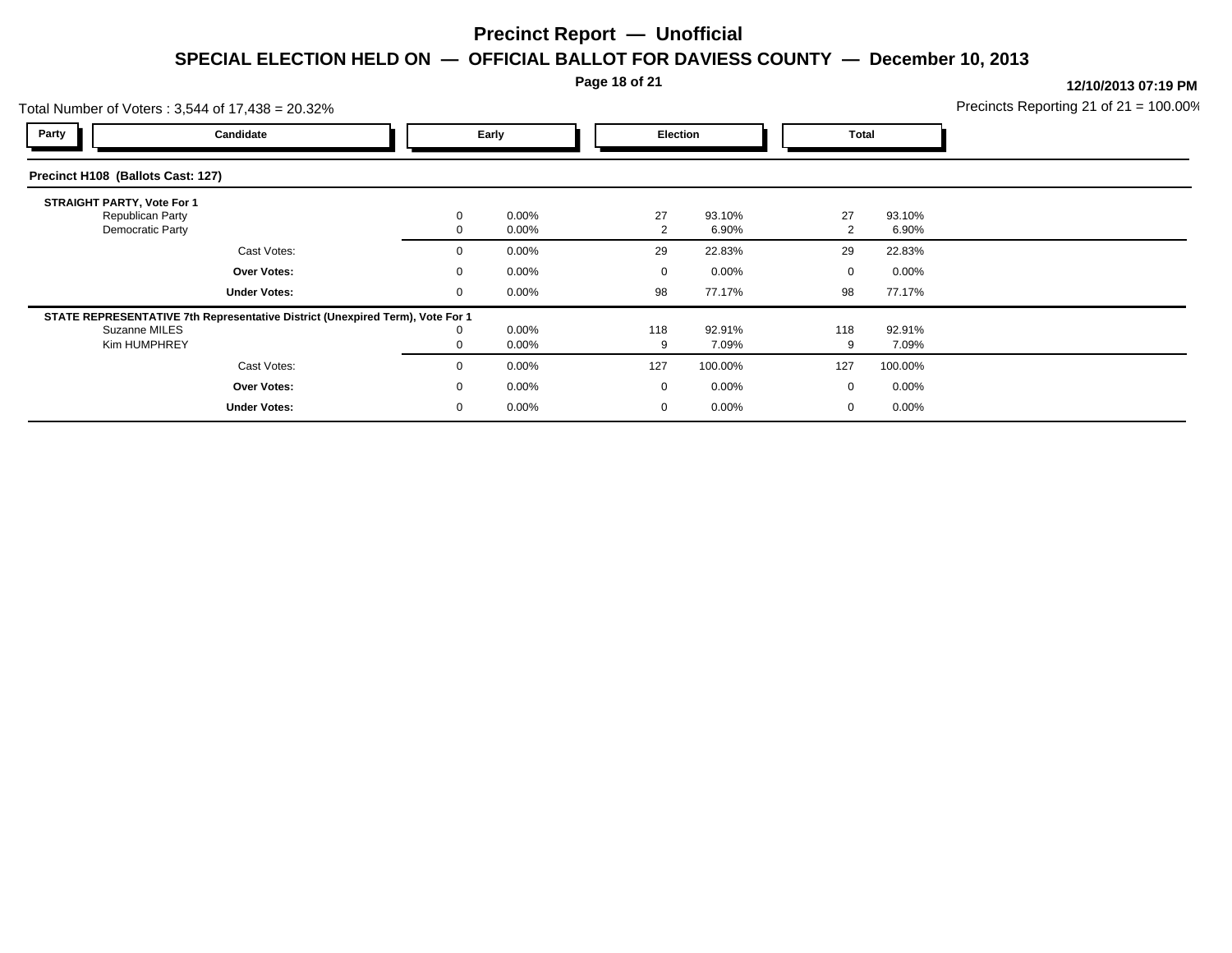**Page 19 of 21**

|                                   | Total Number of Voters: 3,544 of 17,438 = 20.32%                                              |                   |                |     |                                   |                    |                    | Precincts Reporting 21 of $21 = 100.00\%$ |
|-----------------------------------|-----------------------------------------------------------------------------------------------|-------------------|----------------|-----|-----------------------------------|--------------------|--------------------|-------------------------------------------|
| Party                             | Candidate                                                                                     |                   | Early          |     | Election                          |                    | Total              |                                           |
| Precinct H109 (Ballots Cast: 184) |                                                                                               |                   |                |     |                                   |                    |                    |                                           |
| <b>STRAIGHT PARTY, Vote For 1</b> | Republican Party<br>Democratic Party                                                          | 0                 | 0.00%<br>0.00% |     | 26<br>56.52%<br>20<br>43.48%      | 26<br>20           | 56.52%<br>43.48%   |                                           |
|                                   | Cast Votes:                                                                                   | $\mathbf{0}$      | 0.00%          |     | 46<br>25.00%                      | 46                 | 25.00%             |                                           |
|                                   | Over Votes:<br><b>Under Votes:</b>                                                            | $\mathbf{0}$<br>0 | 0.00%<br>0.00% | 138 | $0.00\%$<br>$\mathbf 0$<br>75.00% | $\mathbf 0$<br>138 | $0.00\%$<br>75.00% |                                           |
| Suzanne MILES                     | STATE REPRESENTATIVE 7th Representative District (Unexpired Term), Vote For 1<br>Kim HUMPHREY | 0                 | 0.00%<br>0.00% | 136 | 73.91%<br>48<br>26.09%            | 136<br>48          | 73.91%<br>26.09%   |                                           |
|                                   | Cast Votes:                                                                                   | $\Omega$          | 0.00%          | 184 | 100.00%                           | 184                | 100.00%            |                                           |
|                                   | Over Votes:                                                                                   | $\mathbf{0}$      | 0.00%          |     | $\mathbf 0$<br>$0.00\%$           | 0                  | $0.00\%$           |                                           |
|                                   | <b>Under Votes:</b>                                                                           | 0                 | 0.00%          |     | $0.00\%$<br>0                     | 0                  | $0.00\%$           |                                           |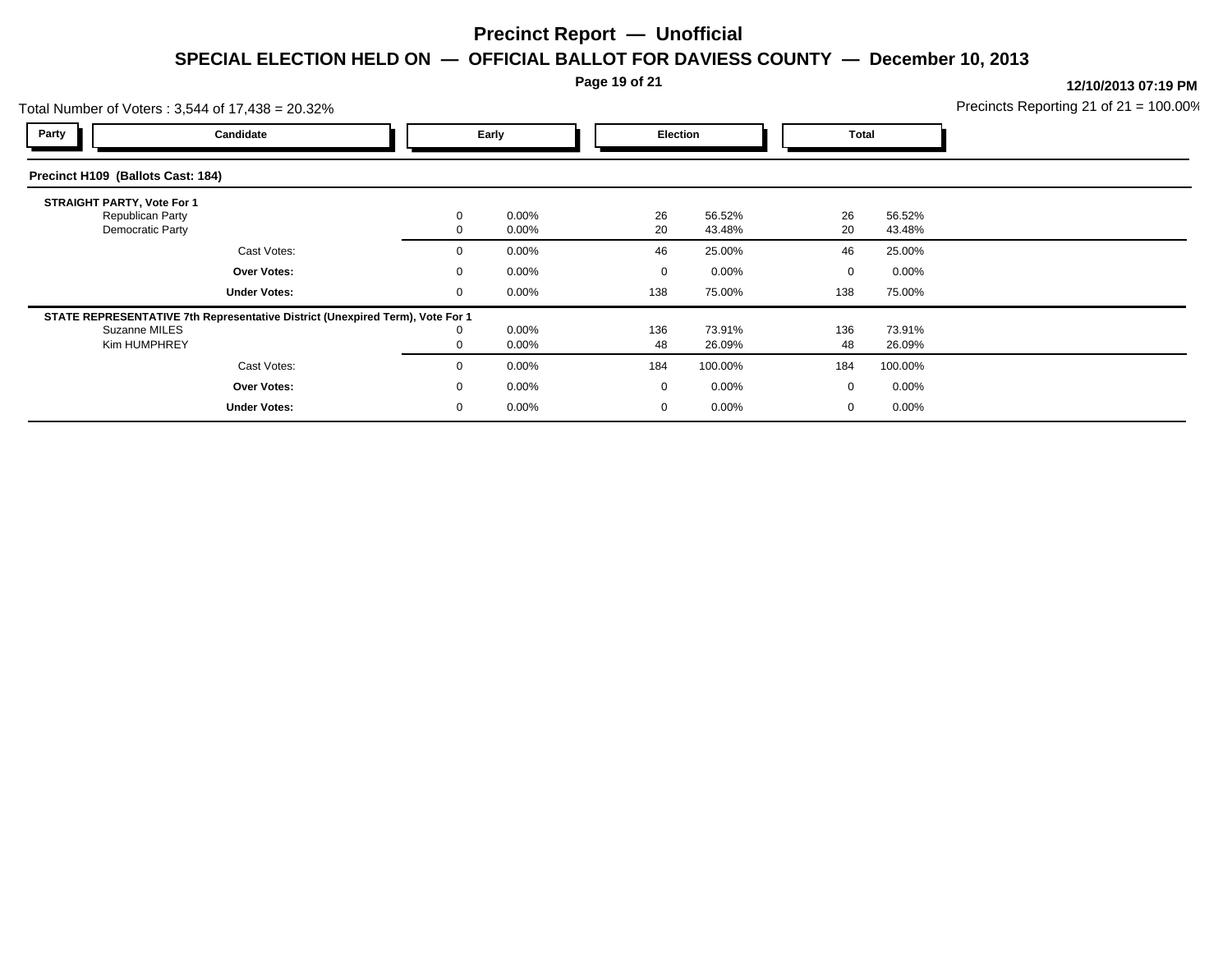#### **Page 20 of 21**

|                                                                                  | Total Number of Voters: 3,544 of 17,438 = 20.32%                              |  |                      |  |                 |                  |  |              |                  | Precincts Reporting 21 of $21 = 100.00\%$ |
|----------------------------------------------------------------------------------|-------------------------------------------------------------------------------|--|----------------------|--|-----------------|------------------|--|--------------|------------------|-------------------------------------------|
| Party                                                                            | Candidate                                                                     |  | Early                |  | <b>Election</b> |                  |  | <b>Total</b> |                  |                                           |
| Precinct H114 (Ballots Cast: 120)                                                |                                                                               |  |                      |  |                 |                  |  |              |                  |                                           |
| <b>STRAIGHT PARTY, Vote For 1</b><br>Republican Party<br><b>Democratic Party</b> |                                                                               |  | $0.00\%$<br>$0.00\%$ |  | 21<br>16        | 56.76%<br>43.24% |  | 21<br>16     | 56.76%<br>43.24% |                                           |
|                                                                                  | Cast Votes:                                                                   |  | $0.00\%$             |  | 37              | 30.83%           |  | 37           | 30.83%           |                                           |
|                                                                                  | Over Votes:                                                                   |  | $0.00\%$             |  | $\mathbf 0$     | $0.00\%$         |  | 0            | $0.00\%$         |                                           |
|                                                                                  | <b>Under Votes:</b>                                                           |  | $0.00\%$             |  | 83              | 69.17%           |  | 83           | 69.17%           |                                           |
| Suzanne MILES<br>Kim HUMPHREY                                                    | STATE REPRESENTATIVE 7th Representative District (Unexpired Term), Vote For 1 |  | $0.00\%$<br>$0.00\%$ |  | 85<br>35        | 70.83%<br>29.17% |  | 85<br>35     | 70.83%<br>29.17% |                                           |
|                                                                                  | Cast Votes:                                                                   |  | $0.00\%$             |  | 120             | 100.00%          |  | 120          | 100.00%          |                                           |
|                                                                                  | Over Votes:                                                                   |  | $0.00\%$             |  | $\mathbf 0$     | $0.00\%$         |  | 0            | $0.00\%$         |                                           |
|                                                                                  | <b>Under Votes:</b>                                                           |  | $0.00\%$             |  |                 | 0.00%            |  | 0            | $0.00\%$         |                                           |